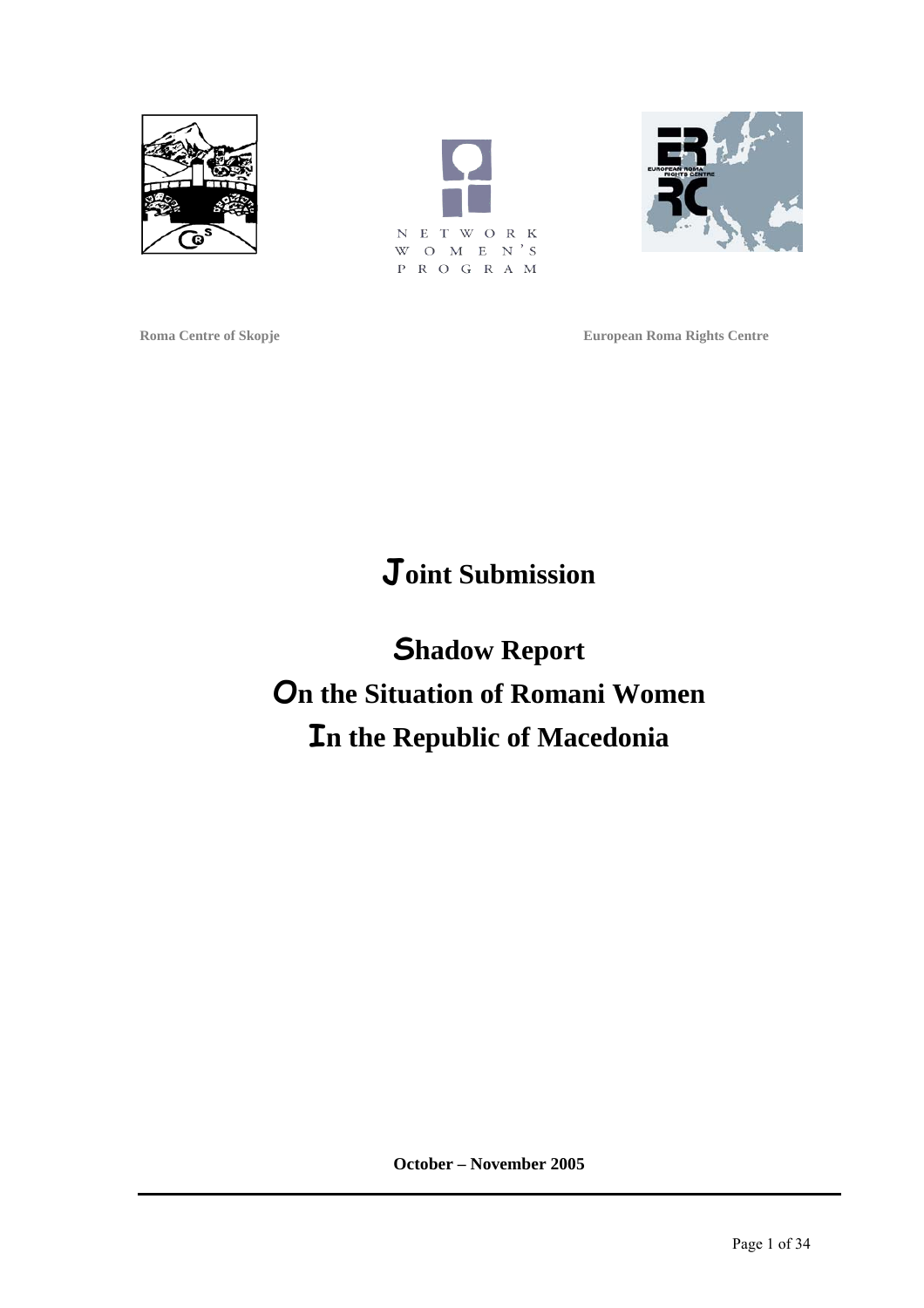#### Table of Contents

| 7. Romani Women in Macedonia: Issues Related to Government Implementation of the    |  |
|-------------------------------------------------------------------------------------|--|
|                                                                                     |  |
| 7.1 Romani Women and Practices of Discrimination: Preamble and Articles 1 and 215   |  |
| Domestic Violence against Romani Women/Inadequate Responses<br>≻                    |  |
| by Authorities to Reports of Domestic Violence by Romani Women,                     |  |
| Exacerbated by Contempt for Romani Women as a Result of their                       |  |
|                                                                                     |  |
|                                                                                     |  |
| Systemic Discrimination in Access to Education17<br>➤                               |  |
| Other Factors Contributing to the Exclusion of Romani Women and<br>$\triangleright$ |  |
|                                                                                     |  |
|                                                                                     |  |
| ≻                                                                                   |  |
|                                                                                     |  |
| ≻                                                                                   |  |
| > Other Factors Contributing to the Exclusion of Romani Women                       |  |
|                                                                                     |  |
|                                                                                     |  |
|                                                                                     |  |
| 8.1 Appendix 1: Graphical Presentation of Key Information Related to Romani         |  |
|                                                                                     |  |
|                                                                                     |  |

## Acknowledgements

The Roma Centre of Skopje, the European Roma Rights Centre and the Network Women's Program are grateful to all Romani women in Macedonia that shared their life stories with us, to UNIFEM's regional office in Bratislava for technical and financial support, and to the following young Romani women researchers in particular: Edija Ali (Bitola), Elma Bajram (Skopje), Enisa Eminova (Skopje), Elvira Sakipovska (Skopje), Elvira Skenderovska (Kumanovo), Irmela Bajramovska (Kumanovo), Nesime Salioska (Prilep), Sabina Salimovska (Kriva Palanka), Songul Saban (Skopje), Suzana Sabanovska (Skopje) and Sermina Jasareva (Stip).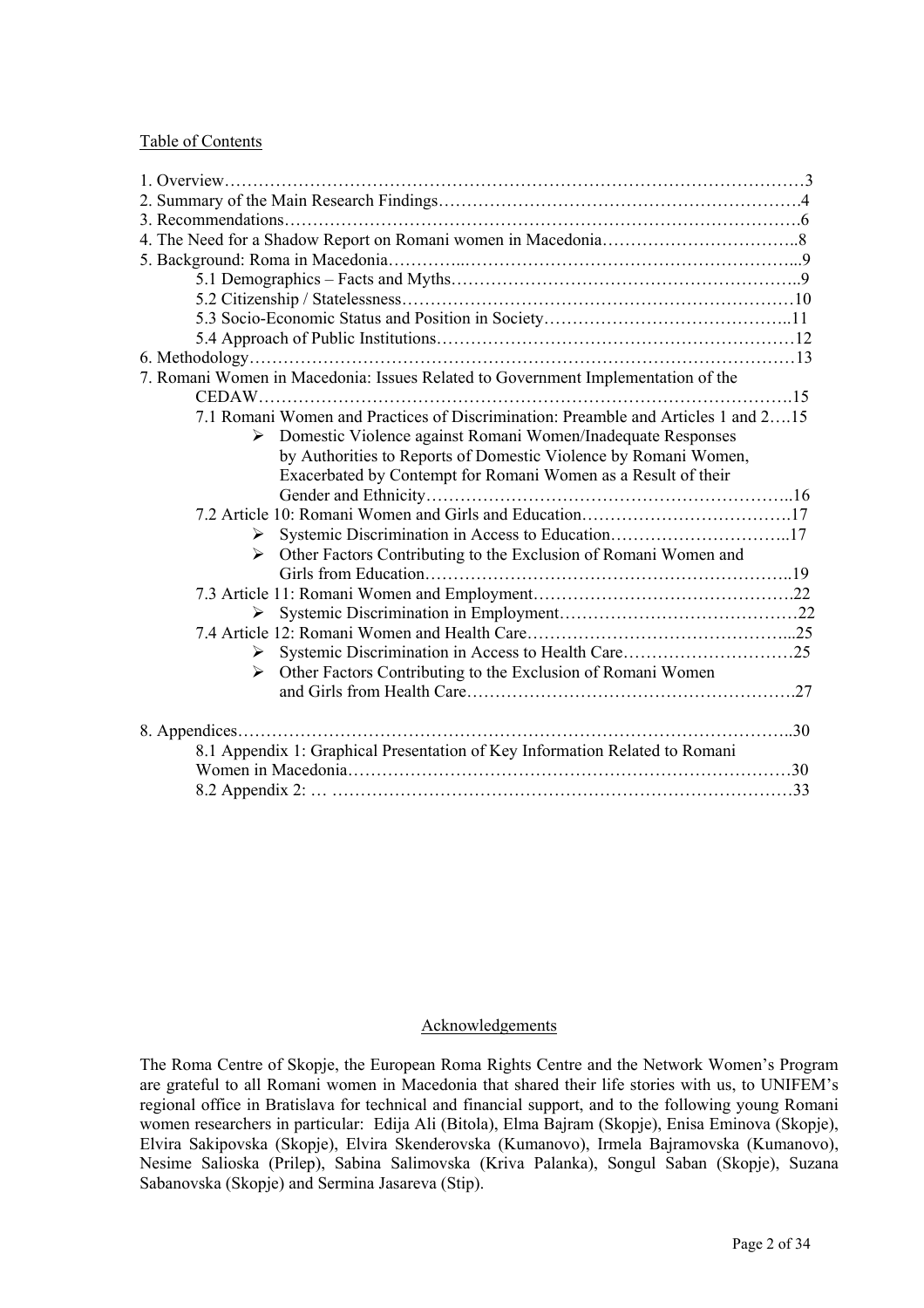#### **1. Overview**

- 1.1The Roma Centre of Skopje  $(RCS)^1$ [,](#page-2-0) the European Roma Rights Centre  $(RRRC)^2$  and the Network Women's Program (NWP)<sup>[3](#page-2-2)</sup> (hereafter "partners"), with the support of the UNIFEM regional office in Bratislava, jointly provide this shadow report to the United Nations Committee on the Elimination of Discrimination Against Women (hereafter "Committee"), commenting on the Initial, Second and Third Periodic Reports of the Former Yugoslav Republic of Macedonia (hereafter "Macedonia"), submitted under Article 18 of the United Nations Convention on the Elimination of All Forms of Discrimination against Women (hereafter "Convention"). The submission is based in great part on a research project undertaken throughout 2005 by the listed organisations, together with 11 Romani women researchers, which aimed to document the situation of Romani women in Macedonia. Unless otherwise specified, references below to research refer to the findings of this research.
- 1.2 The need for a specific shadow report on the problems experienced by Romani<sup>[4](#page-2-3)</sup> women in Macedonia flows from the dearth of information on minority women, including Romani women, inthe State report,<sup>5</sup> despite abundant indications that Romani women comprise amongst the most vulnerable groups in the country.
- 1.3 Romani women in Macedonia face serious problems with regard to their status within both the family and society. Discrimination in access to education, health care, employment and citizenship, as well as issues of violence are amongst the main problems facing Romani women in Macedonia.
- 1.4 As result of isolation, high levels of poverty and a lack of support from responsible institutions, a considerable number of the Romani women in Macedonia live in dysfunctional relationships with their partners. The disrupted mental and physical stability of female victims of violence also directly influences and endangers the development of their children.
- 1.5 The research on which this report is based has confirmed that multiple and/or intersectional discrimination against Romani women remains a key concern in Macedonia. These matters are particularly worrying in light of the fact that **the Macedonian government has, to date, failed to adopt a comprehensive anti-discrimination framework by which Romani women could seek to secure their rights and/or challenge abuses when these occur.**

 $\overline{a}$ 

http://daccessdds.un.org/doc/UNDOC/GEN/N04/463/31/IMG/N0446331.pdf?OpenElement.

<span id="page-2-0"></span><sup>&</sup>lt;sup>1</sup> The Roma Centre of Skopje (RCS), based in Skopje, is a local non-governmental organisation intending to foster the integration of the Romani community in Macedonia by empowering Romani activists and Roma-led non-governmental initiatives. Through its activities to empower young Romani women activists and Romani youth, the RCS promotes gender equality and human rights of minorities.

<span id="page-2-1"></span> $2$  The European Roma Rights Centre (ERRC) is an international public interest law organisation engaging in a range of activities aimed at combating anti-Romani racism and human rights abuse of Roma. The approach of the ERRC involves, in particular, strategic litigation, international advocacy, research and policy development and training of Romani activists. The ERRC is a cooperating member of the International Helsinki Federation for Human Rights and has consultative status with the Council of Europe, as well as with the Economic and Social Council of the United Nations.

<span id="page-2-2"></span><sup>&</sup>lt;sup>3</sup> The Network Women's Program (NWP), an initiative of the Open Society Institute (OSI), promotes the advancement of women's human rights, gender equality and empowerment as an integral part of the process of democratisation. Its offices are in New York and Budapest and it has partners in 25 countries. Since 1999, the NWP has been working in partnership with Romani women activists on the Romani Women's Initiative (RWI). The RWI promotes the human rights of Romani women by empowering Romani women activists in Central and Eastern Europe.

<span id="page-2-3"></span><sup>&</sup>lt;sup>4</sup> The word "Roma" is used throughout this report as a plural noun. The word "Romani" is used as an adjective.

<span id="page-2-4"></span><sup>5</sup> Available on the Internet at: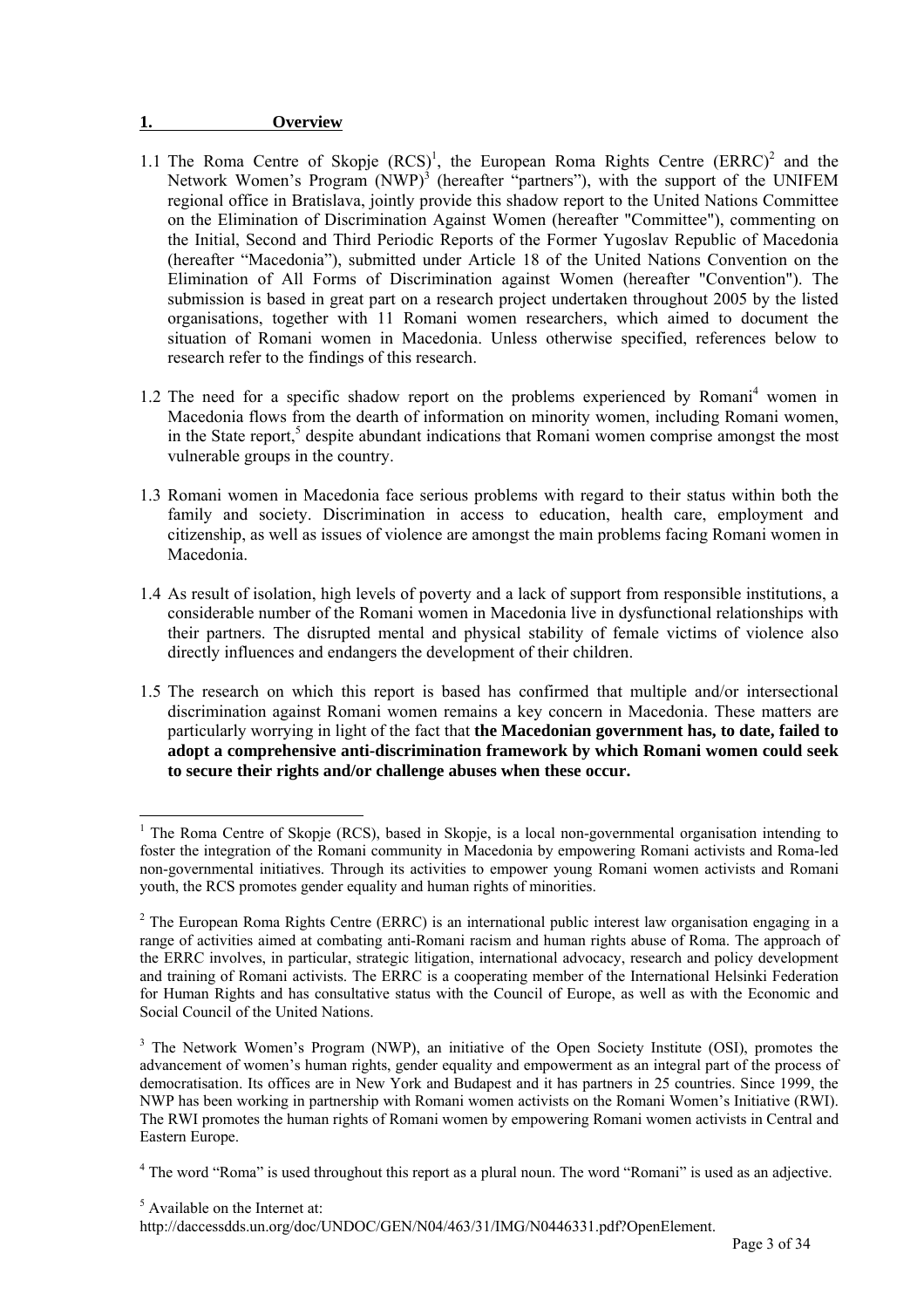## **2. Summary of the Main Research Findings**

- 2.1 A summary of main research findings follows below, based primarily on research undertaken during 2005, including field research by a team of 11 Romani women researchers, supervised by the partners. A summary of research methodology is included below in the main body of this submission, at section 6.
	- **1. The lack of desegregated data by gender and ethnicity in Macedonia prevents the Government from defining the real problems faced by Romani women in Macedonia and consequently from formulating effective policies aimed at addressing the discrimination encountered by this vulnerable group.**
	- **2. Existing data about the size of the Roma community in Macedonia are frequently misused in the media to encourage alarmist conclusions and deepen prejudices and racial hatred against Roma in Macedonia.**
	- **3. The National Action Plan for Gender Equality Promotion (adopted in 1999) does not prioritise the needs of minority women. Although low levels of school attendance by Romani and Albanian girls is mentioned as a concern in this plan, there is a lack of concrete measures to address the multiple barriers faced by minority women in their access to all fields covered by the Convention.**
	- **4. The majority of Romani women in Macedonia are at present de facto excluded from a range of protections guaranteed by the Convention, especially in the fields of education, employment, health and participation in public and political life.**
	- **5. Lack of registration of Romani newborns and lack of access to citizenship as a basic document for practicing all guaranteed rights is a serious issue in need of special attention.**

#### **2.2 With reference to the Preamble of the Convention and Article 2: DE JURE Situation**:

The constitution of Macedonia provides that all citizens are equal before the law, regardless of their gender, race and colour of skin, national or social origin. A number of laws also include declamatory equality clauses. Gender equality is emphasised in the Family Law and the Law on Inheritance, both of which provide that married couples have equal rights and obligations in family matters.

However, comprehensive laws setting out detailed provisions of which individuals might avail themselves in cases in which they suffer discrimination<sup>[6](#page-3-0)</sup> on grounds of gender and/or race/ethnicity,

<span id="page-3-0"></span> $\overline{a}$ <sup>6</sup> This submission uses the term "discrimination" in its richest possible meaning, as set out under international law, as well as under the jurisprudence of the European Court of Human Rights in interpreting the scope and meaning of the European Convention for the Protection of Human Rights and Fundamental Freedoms, as well as under European Union law. The latter includes four separate definitions of discrimination: 1. "direct discrimination", taken to occur where one person is treated less favourably than another is, has been or would be treated in a comparable situation on a prohibited ground (racial or ethnic origin, gender, or other prohibited ground); 2. "indirect discrimination", taken to occur where an apparently neutral provision, criterion or practice would put persons belonging to the protected category at a particular disadvantage compared with other persons, unless that provision, criterion or practice is objectively justified by a legitimate aim and the means of achieving that aim are appropriate and necessary; 3. "harassment", deemed to be discrimination when an unwanted conduct related to racial or ethnic origin, gender, or other arbitrary criterion, takes place with the purpose or effect of violating the dignity of a person and of creating an intimidating, hostile, degrading, humiliating or offensive environment; and 4. an instruction to discriminate against persons on grounds of racial or ethnic origin or gender. The core assessment undertaken in this submission is, however, against the Convention's Article 1 guarantee the fundamental rights are not frustrated on arbitrary gender grounds, combined with the similar guarantee included in Article 1 of the ICERD, with reference to racial discrimination.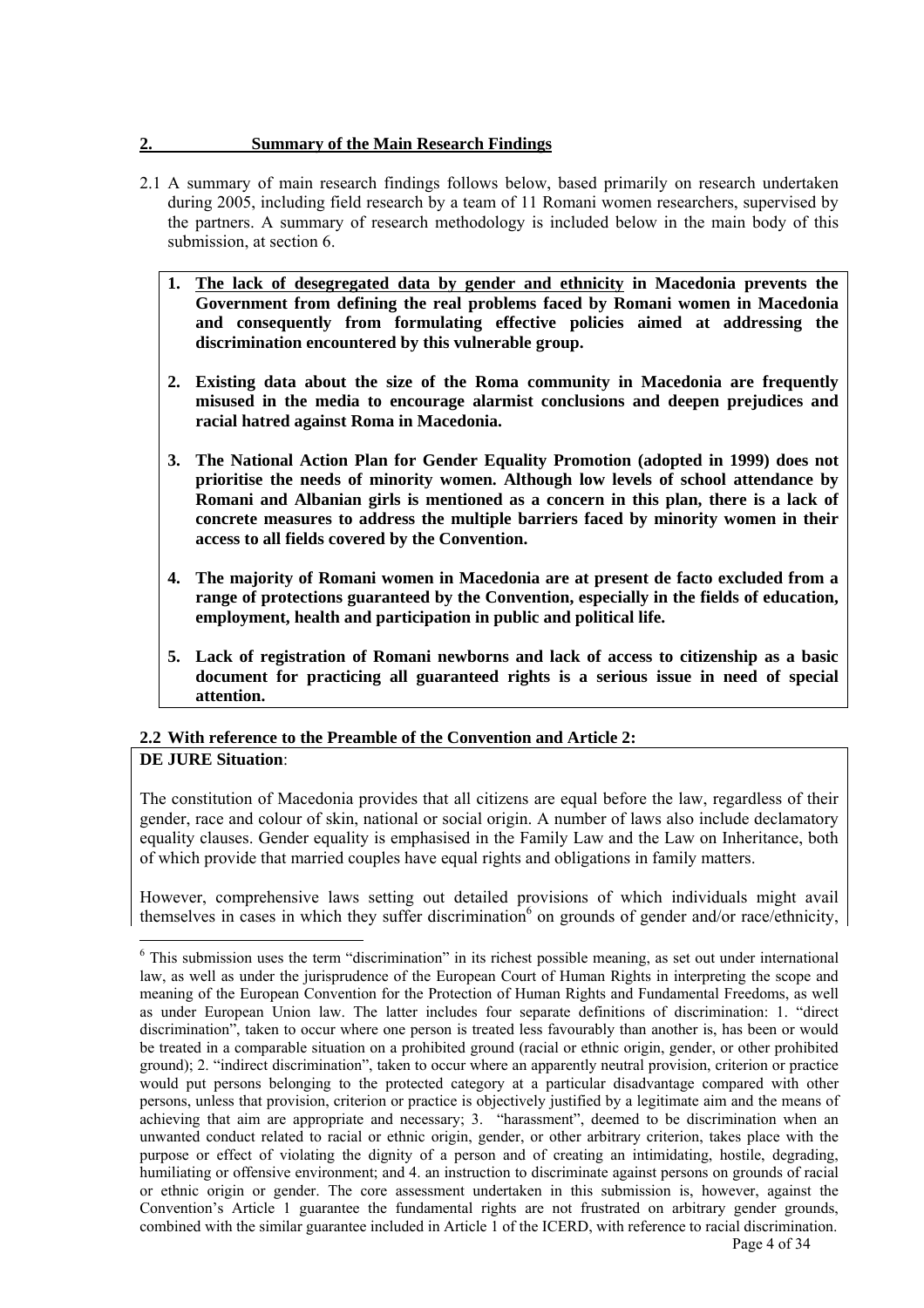or any other of the grounds protected under international law, do not currently exist in Macedonia, leaving all individuals – including the particularly weak Romani community – exposed to these very serious harms, and lacking effective recourse when acts of discrimination take place.

## Research findings:

From a total of 237 interviewed women:

- $\geq$  143 (60%) have experienced discrimination and/or related harms in the educational system;
- $\geq 63$  (25%) have experienced discrimination in access to employment;
- $\geq 113$  (48%) have experienced discrimination in access to health care; and
- $\geq 166$  (70%) have been victims of domestic violence.

#### Discrimination and related harms in education:

Of 143 women reporting discrimination and/or related harms in education:

- $\geq$  57 (or (40%) reported cases of discrimination by their teachers;
- $\geq 30$  (or 21%) experienced direct acts of harassment at the hands of their classmates;
- $\geq 15$  (or 11%) reported discrimination by other school staff; and
- $\geq 41$  (or 29%) suffered unequal treatment by their parents, especially the selective promotion of Romani boys, and relegation of Romani girls to subordinated/subjugated roles.[7](#page-4-0)

#### Discrimination in employment:

- Of 63 interviewees who stated that they had experienced discrimination in access to employment:
	- $\geq$  27 (43%) were reportedly rejected by business owners because "Roma are not appropriate for the job."
	- $\geq$  22 (35%) experienced discriminatory working conditions: They reported either being forced to work longer hours than non-Roma or being transferred to other positions with lower salaries and possibilities for career development.

#### Discrimination and related harms in access to health care:

Out of 113 interviewees who stated that they experienced discrimination in the health system:

- $\geq 65$  described mistreatment and insults by doctors; and
- $\triangleright$  48 reported being insulted by other medical personnel (including nurses, cleaners, etc.).

Violence (including domestic violence and abuse by police and/or other public officials):

- Out of 166 interviewees who stated that they had been victims of domestic violence:
	- $\triangleright$  In 120 cases, the perpetrator was the husband;
	- $\triangleright$  In 40 cases the perpetrator was a member of the husband's family (father-in-law, mother-inlaw, his sisters or brothers); and
	- $\triangleright$  In 16 cases, the perpetrator was the interviewee's own parents.<sup>[8](#page-4-1)</sup>
	- $\triangleright$  In 34 cases, the woman reported the violence to law enforcement officials. In 20 of these, law enforcement officials subjected the woman to further degrading treatment on racist grounds, usually in the form of insults about the "Gypsy" origin of the victim.

# **2.3 Article 10:**

 $\overline{a}$ 

# **DE JURE Situation**:

<span id="page-4-0"></span><sup>&</sup>lt;sup>7</sup> With reference in particular to Article 1 of the Convention, the practice of preferential treatment of Romani boys over Romani girls have long term debilitating effects on the ability of Romani girls, and subsequently Romani women in their adult life, to realise the rights guaranteed under the Convention.

<span id="page-4-1"></span><sup>&</sup>lt;sup>8</sup> In some cases, there was more than one perpetrator. For this reason the sum of types of perpetrators adds up to more than the 166 victims total.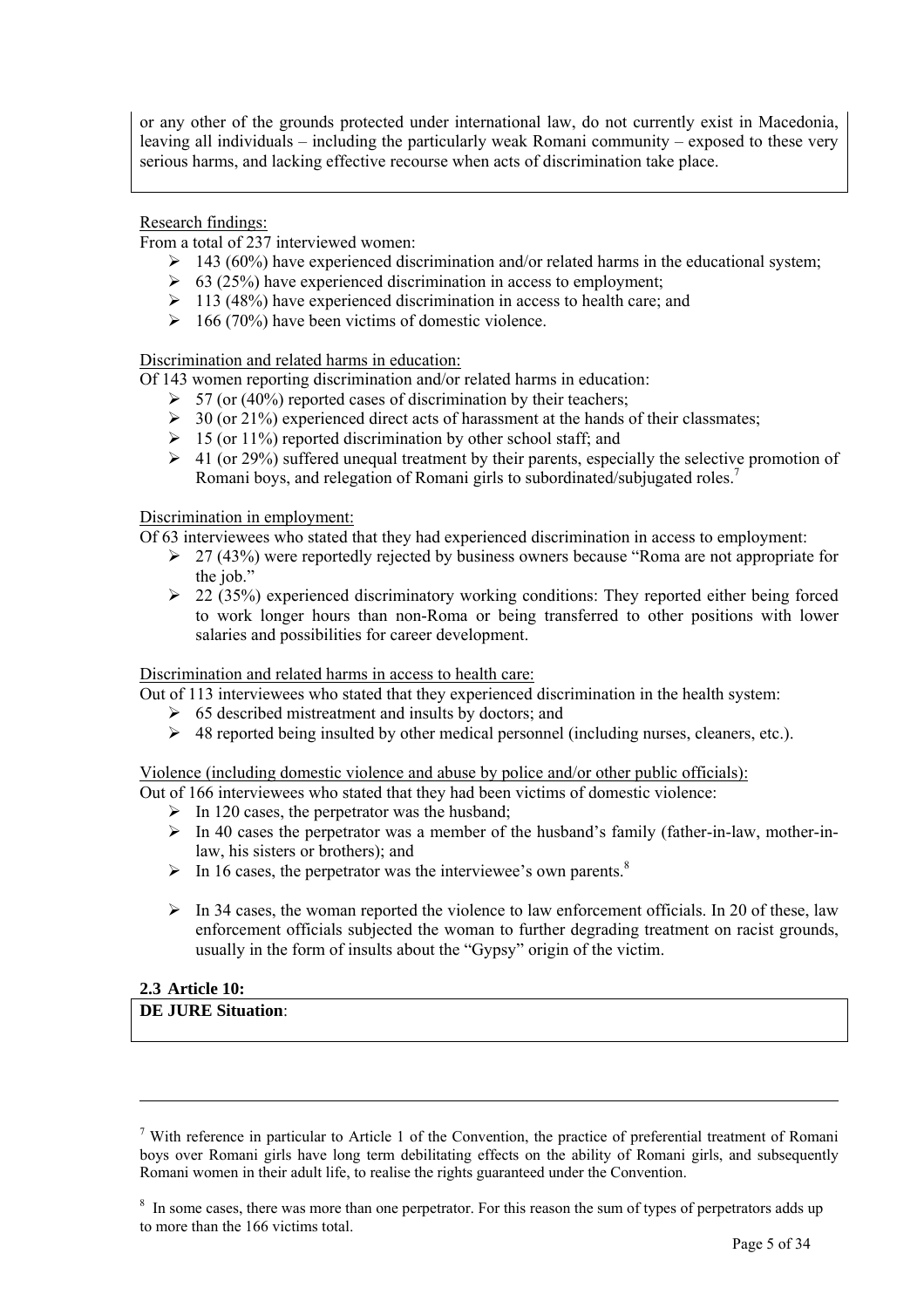The Constitution of Macedonia guarantees the right to education. The legislation on primary, secondary and higher education includes declaratory provisions guaranteeing non-discrimination for both students and staff members. Primary education is compulsory.

## Research Findings:

Out of 237 Romani women interviewed:

- $\geq$  144 have no or incomplete elementary education.
	- o 71 Romani females have never been to school;
	- o 48 dropped out in the  $1<sup>st</sup>$ ,  $2<sup>nd</sup>$ ,  $3<sup>rd</sup>$  or  $4<sup>th</sup>$  grade;
	- o 25 dropped out in the  $5<sup>th</sup>$ ,  $6<sup>th</sup>$ ,  $7<sup>th</sup>$  or  $8<sup>th</sup>$  grade;
- $\geq$  63 have finished only elementary school;
- $\geq 2$  have completed vocational school;
- $\geq 17$  have finished and 7 are currently enrolled in secondary school:
- $\geq 1$  finished 2 years of advanced secondary school; and
- $\geq 1$  finished and 2 are currently enrolled in university.

# **2.4 Article 11:**

#### **DE JURE Situation:**

According to the Constitution, everyone has the right to employment, to freely choose a job, to protection at work and to material support while temporarily unemployed.

## Research Findings:

Out of 202 Romani women aged 18-54 interviewed:

- $\geq$  98 (51%) are unemployed;
- $\geq$  16 (8%) are employed in state institutions, 12 as cleaners and 4 as machine workers in stateowned factories (with all social benefits);
- $\geq 11$  (5%) are employed in private firms (without social benefits);
- $\geq$  8 (4%) are self-employed with social benefits; and
- $\geq$  69 (34%) work on the black market (without any security).

Out of 7 women aged 55-65, only 3 receive pensions.

#### **2.5 Article 12:**

#### **DE JURE Situation:**

The Constitution guarantees all citizens access to health care. In addition, every citizen has both the right and the duty to preserve and promote his/her own health and the health of others.

Research Findings:

Out of 237 Romani women respondents, 22 do not have any health insurance. Seven of them do not have citizenship, a basic requirement for all state benefits.

#### **3. Recommendations**

- 3.1 The partners urge the Committee to recommend to the Macedonian government the following necessary and urgent measures to begin to redress of the current worrying situation of Romani women in Macedonia:
	- In close cooperation with Romani non-governmental organisations and other stakeholders, and taking as a basis existing relevant data, systematically collect and make available in a form readily-comprehensible to the public data disaggregated by sex and ethnicity in areas of relevance to the social inclusion of Romani women;
	- Take concrete and effective steps to prevent multiple and/or intersectional discrimination faced by minority women and, especially, Romani women;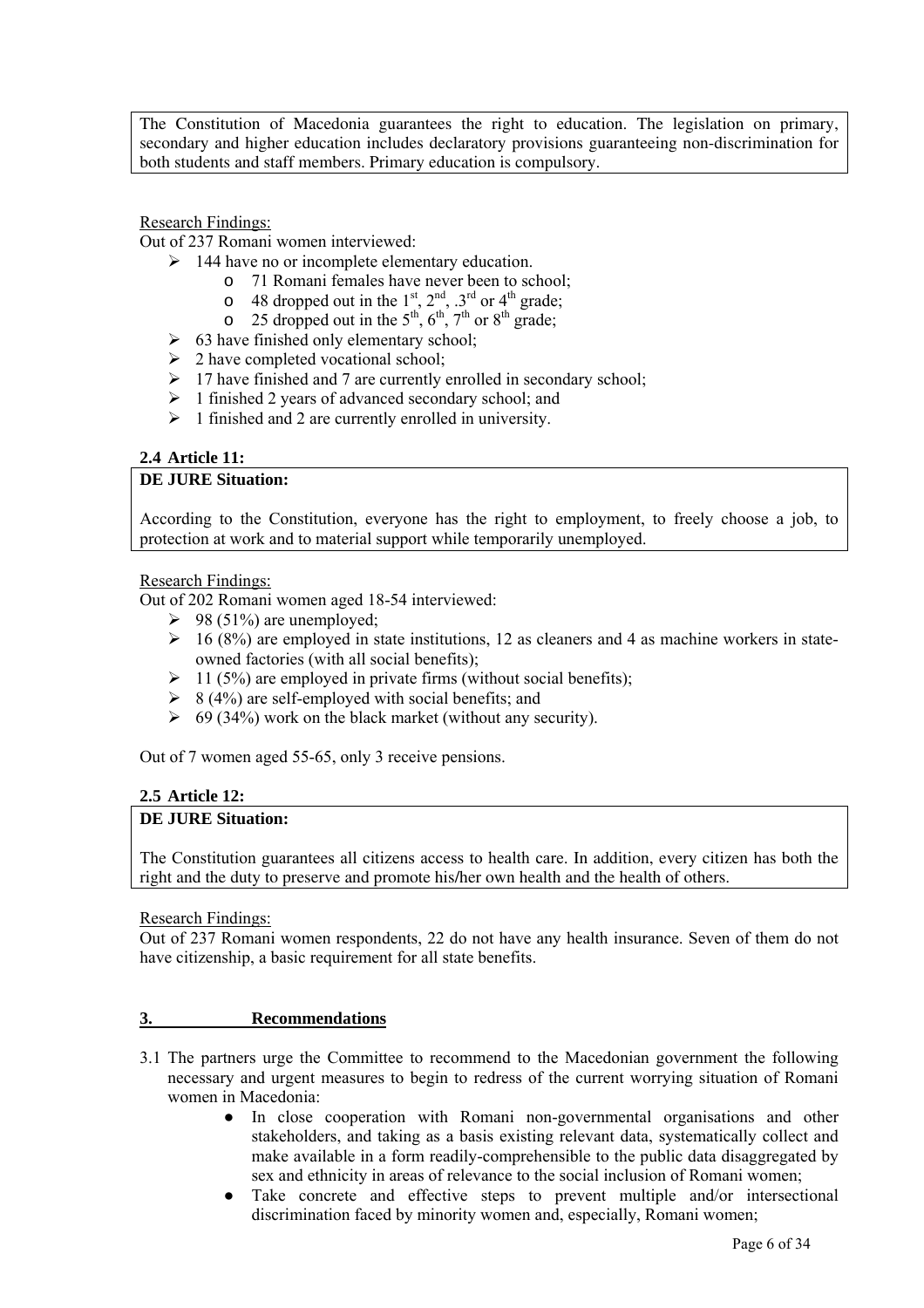- Undertake comprehensive research on the multiple forms of discrimination faced by vulnerable groups of women, and especially Romani women, in order to improve their socio-economic status and to ensure their access to education and health as preconditions for employment;
- Without delay, adopt comprehensive anti-discrimination law, both in line with European Community law, and addressing in particular the effects of multiple forms of discrimination experienced by women from minority groups; particular attention should be place on providing mechanisms to ensure real and effective remedy in cases of discrimination against Romani women, including effective and dissuasive sanctions for perpetrators and adequate damages for victims;
- Ensure that all existing laws and policies -- as well as future laws and policies -- for gender equality include provisions for preventing and addressing the multiple barriers female members of minority groups face in exercising their fundamental human rights;
- Amend the 1999 National Plan for Gender Equality Promotion to adequately address the specific needs of female members of minority groups, and particularly Romani women, as well as to ensure adequate financial and human resources to effectively implement all measures detailed in the Plan;
- Ensure that all aspects of the Committee's General Recommendation 19 are implemented in full and extend in practice to Romani women. In particular:
	- o Ensure that measures to operationalise the recent amendments to the Family Law and Criminal Code in Macedonia (which defined and recognised domestic violence as a criminal act), and to provide protection to domestic violence victims in terms of intervention, investigation and assistance, should take into account the specific challenges and situation of Romani women. The government must ensure that Romani women are not bypassed by the application of any such measures but are allowed, encouraged, and supported to use them as a way to ensure protection of their rights;
	- o Support initiatives that deepen knowledge and data on the situation of Romani women in the family, particularly in terms of attitudes towards and incidence of domestic violence;
	- o Ensure that the development and implementation of policies aimed at addressing the inferior status and discrimination faced by Romani women should be accompanied by direct dialogue and cooperation with Romani women and organisations that have the knowledge and expertise relevant to the policies under consideration;
- Without delay, adopt and implement measures, including but not necessarily limited to codes of conduct and job performance reviews for the prevention of discriminatory and degrading treatment of Romani women by public officials, including teachers, doctors, medical personnel and police officers and other law enforcement officials;
- Without delay, introduce and adequately financially support measures to end all discriminatory practices against Romani children, and in particular Romani girls, in access to education and to equalise the educational status of this vulnerable group with the rest of society. Such programmes should address all levels of education, but particular attention should be placed on the pre- and elementary school levels at which the drop-out rate of Romani girls is highest;
- Adopt vocational programmes for Romani women, and particularly elderly and illiterate Romani women, as well as women in similar situations from other minority groups, to address their particular needs and in order to improve work opportunities for these vulnerable groups. Such programmes should be free of charge;
- Make available scholarships for marginalized and poor families, with special attention to the excluded and most vulnerable Romani families;
- Proactively seek Romani teachers, and particularly Romani women, for employment in both in mainstream schools and in schools with significant number of Romani children;
- Financially and technically support all non-governmental organisations and donor initiatives for improving the educational level of Roma;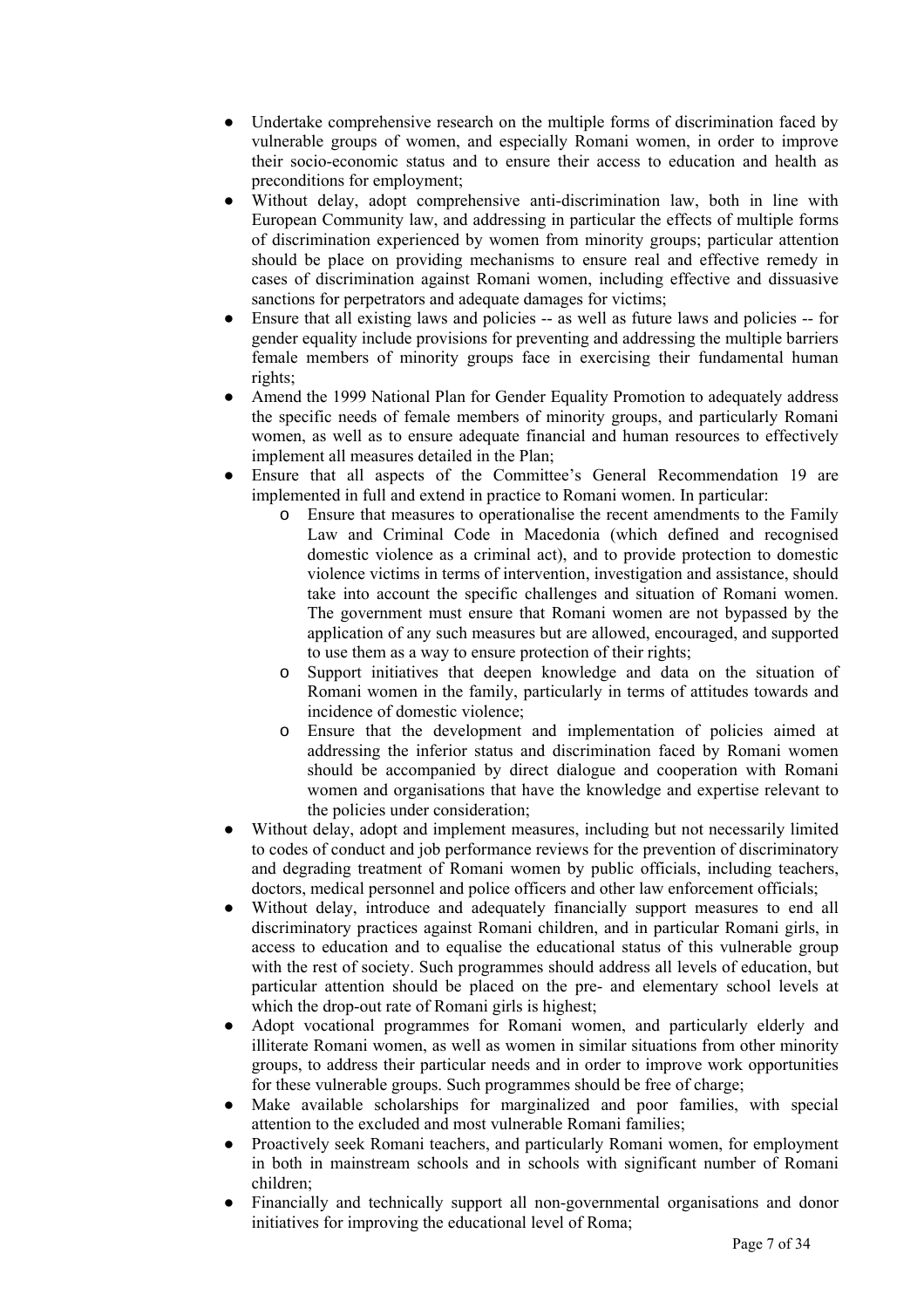- Give effect to the action plan for education within the Decade of Roma Inclusion, adopted by the Government in February 2005, with special attention to Romani girls;
- Take steps to ensure that the most vulnerable groups, including Romani women, are incorporated into the state welfare system, including ensuring access to state sponsored health insurance;
- Take all necessary steps, policy and financial, to improve the housing conditions of Romani families which have a detrimental impact on the health of Romani women and children; and
- Without delay, end all policies and practices of forced eviction of Roma and provide remedy to victims, in accordance with Macedonia's international law obligations.

#### **4. The Need for a Shadow Report on Romani Women in Macedonia**

- 4.1 The special conditions, needs, concerns and human rights of minority women are increasingly a matter of international concern. Minority women are vulnerable both as women and as members of minorities. They suffer a "double disadvantage", first by virtue of their gender and second by virtue of their membership in a minority group. $9^{\circ}$  $9^{\circ}$
- 4.2 The majority of Romani women in Macedonia are excluded from all segments of public and economic life, and constitute among the most vulnerable groups in Macedonia, if indeed not the most vulnerable group. As documented in this submission, they face serious problems with regard to their status within the family, access to education and employment, housing conditions, health status and violence.
- 4.3 In general, members of the majority society and in particular decision-makers and other persons in positions of power – tend to believe that this is a consequence of patriarchal and cultural values, which determine the Romani women's status within both the community and society.<sup>10</sup> Unfortunately, the lack of opportunities for Romani women in Macedonia to improve their education, housing, health conditions and economic situation is not recognized as exclusion and discrimination but is rather more frequently seen as a result of "tradition". This is conveniently used as an excuse and justification for the government's lack of will and effort to ensure that the right of all citizens are de facto equally exercised and ensured.
- 4.4 The absence of analysis or mention of measures to address the situation of minority women, particularly Romani women, in the State report, despite abundant indications that Romani women comprise amongst the most vulnerable groups in Macedonia, is indicative of the lack of interest and will on the part of Macedonian authorities to address the problems of minority women in general, and Romani women in particular. Furthermore, it makes apparent the failure of the Macedonian government to undertake all necessary measures to address multiple forms of disadvantage and discrimination experienced by Romani women. Existing Macedonian legislation does not provide protection against intersectional discrimination; it does not take into consideration the effects of both gender and ethnical or racial discrimination as important factor for vulnerable minority groups such as Romani women. Indeed, an anti-discrimination legal framework cannot be meaningfully said to exist at all at present.
- 4.5 The need for a specific shadow report on the problems experienced by Romani women in Macedonia also arises from the necessity to include and to mainstream Romani women's issues into both state policies related to women in Macedonia and state policies for Roma. The inclusion

<span id="page-7-0"></span><sup>&</sup>lt;sup>9</sup> Akermark, Athanasia Spiliopoulou. *Human Rights of Minority Women, A Manual of International Law.* Aland Islands Peace Institute. Finland, 2000, p. 204.

<span id="page-7-1"></span><sup>&</sup>lt;sup>10</sup> OSI NWP Roma Women's Initiative. Excerpted presentations from the July 2003 Romani Women's Forum. Available online at: [www.romawomensinitiatives.org.](http://www.romawomensinitiatives.org/)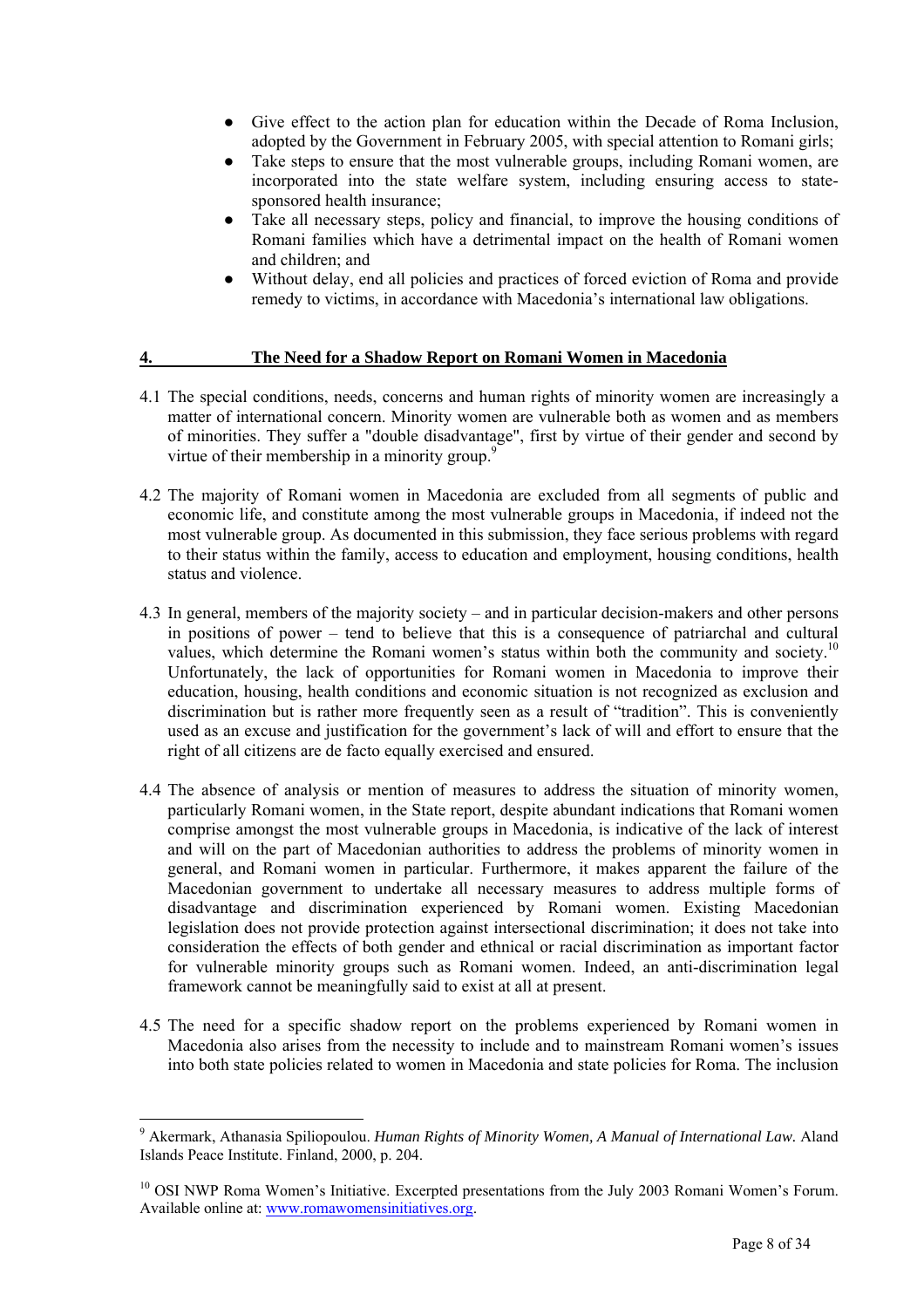of Romani women's issues in state policy should be accompanied by concrete and urgent measures, matched with adequate financial commitments for improvements in all spheres of life.

- 4.6 The primary purpose of this shadow report is to address the multiple barriers faced by Romani women in regard to their educational, economic and public participation and especially their status within both their communities and society, insofar as these are relevant for the current review of Macedonia's compliance with the Convention.
- 4.7 This report does not constitute a comprehensive assessment of all issues facing Roma in Macedonia; its sole purpose is to assist the Committee in arriving at a more complete assessment of Convention matters than the government has presented in its report, as well as to provide suggestions as to possible recommendations to the Macedonian Government by the Committee.

#### **5. Background: Roma in Macedonia**

#### **5.1. Demographics – Facts and Myths**

- 5.1.1. According to the official census of 1991, 52,103 Roma lived in Macedonia, constituting 2.5% of the total population. In 1994, census data documented 47,408 Roma, or 2.28% of the total population. According to the last census in 2002, there are 53,879 Roma living in Macedonia. If accurate, these figures indicate that Roma comprise approximately 2.6% of the total population of Macedonia.<sup>11</sup>
- 5.1.2. Demographic data about the number of Roma based on the official census usually indicate lower numbers of Roma than empirical observation would suggest. Moreover, in terms of the number of Roma, there are significant disparities between official data and studies conducted by non-governmental sources.<sup>12</sup> Other studies, based on various research techniques, indicate a Romani population in Macedonia of approximately 80,000-135,000.[13](#page-8-2)
- 5.1.3. The lack of accurate reliable statistical data and the notable difference between official and unofficial data has been explained by observers to be a result of factors including, most notably, the following:
	- A considerable number of Roma in Macedonia declare their ethnicity and mother-tongue to be other than Romani due to the stigma attached to the Romani identity, socio linguistic and political reasons, as well as the lost roots of Romani individuals; and
	- Pressure placed upon Roma by larger ethnic communities to declare themselves as members of other groups.
- 5.1.4 Information about the size and purported growth rate of Albanian and Roma communities in Macedonia has been used in the recent past to draw alarmist conclusions or to incite racial hatred in Macedonia against these communities. Although the latest version of the State

<span id="page-8-0"></span> $11$  Due at least in part to the threat of inter-ethnic conflict, demographic data on ethnicity is highly politicised in Macedonia. As a result, two of Macedonia's censuses have been internationally supervised (see: [http://www.delmkd.cec.eu.int/en/whatsnew/Census\\_2002/Census\\_2002.htm](http://www.delmkd.cec.eu.int/en/whatsnew/Census_2002/Census_2002.htm)). Certain key issues, such as rights to mother tongue education and entrance quotas at university, are calculated on the basis of official census data. Two percent of university places in Macedonia are reserved for Roma, however this number is not based on the most recent census information. There have been complaints that some of the persons benefiting from these reserved places may not in fact be Romani.

<span id="page-8-2"></span><span id="page-8-1"></span><sup>12</sup> Lakinska, Prof Divna, Zaklina Durmis, Azbija Memedov and Ljativ Demir. *Needs assessment for the Roma Education Fund*, Macedonia. World Bank, November 2004, p. 5.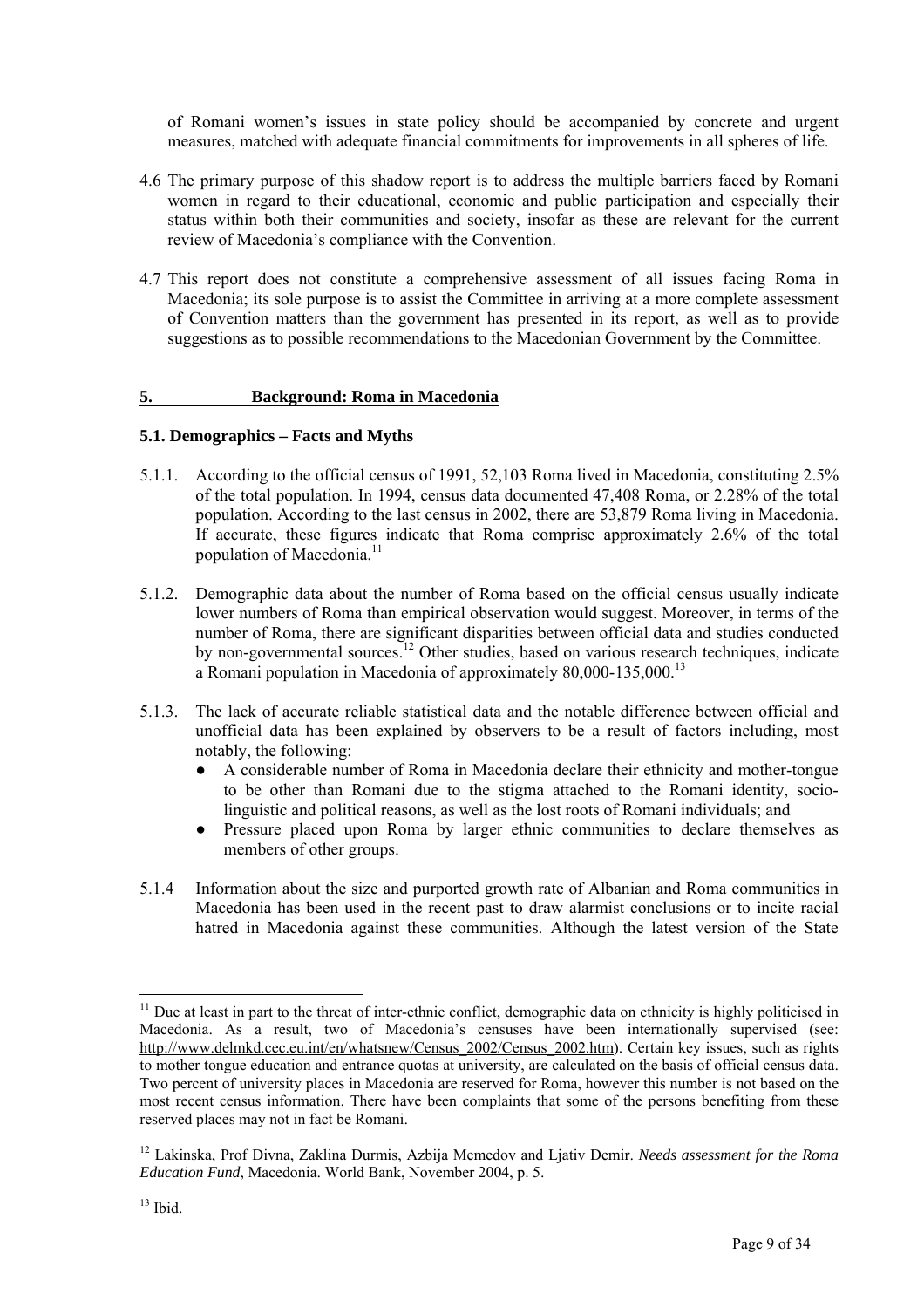report submitted to the Committee<sup>14</sup> does not contain information on the national birth rate disaggregated by ethnicity, this issue was prominent in its previous version distributed in Macedonia in English. The previous version included statements about the growth rate of the Romani community as the highest among all groups in Macedonia based, as noted above, on statistical data which itself is inadequate. These statements are at best unfortunate and in any case indicate regard for the Romani community as a "problem" for Macedonian society. They are therefore indicative of an underlying contempt for Roma which burdens policies that, by law, should be neutral and uninfected by racial animus.

- 5.1.5 Alarmist statements by public officials and others in Macedonia are reflections of the hostility, suspicion and contempt with which the wider society tends to view Roma. They also reflect the commonly held view that ethnic minorities in Macedonia are of lesser value to society than the ethnic majority. Such statements contribute to a climate of hostility against ethnic minorities and, in particular, Roma, which leads to difficulties in exercising rights by members of said groups as demonstrated by the data presented below.
- 5.1.6 A particularly extreme (although by no means exceptional) example of high-level expressions of such views occurred several months ago when prominent professors and members of the Macedonian Academy of Science and Arts (MANU) called publicly for introduction of a socalled "special population policy" to enforce regulations to encourage ethnic Macedonians to have more children, while at the same time discouraging others from reproducing.<sup>[15](#page-9-1)</sup>
- 5.1.7 Some aspects of available demographic information about Roma are in fact alarming. For example, according to unofficial data, Roma in Macedonia have a lower life expectancy than do non-Roma and the proportion of Roma to the total population drops after age  $40<sup>16</sup>$

#### **5.2. Citizenship/Statelessness**

5.2.1 Due to an exclusionary law adopted in the context of the break-up of Yugoslavia, statelessness is a problem in Macedonia, particularly amongst ethnic minorities.<sup>17</sup> The Romani community is one of the minority groups most affected by a lack of citizenship in the country. As a result, many Roma are prevented from accessing basic human rights such as education, employment, health care, housing and the peaceful enjoyment of one's possessions.

 $\overline{a}$ 

<span id="page-9-2"></span><sup>16</sup> Friedman, Eben. *Integration of the Roma in Slovakia and Macedonia*. Macedonian Centre for International Cooperation. Skopje, 2005, p. 66.

<span id="page-9-0"></span><sup>&</sup>lt;sup>14</sup> Available on the Internet at:

http://daccessdds.un.org/doc/UNDOC/GEN/N04/463/31/IMG/N0446331.pdf?OpenElement.

<span id="page-9-1"></span><sup>&</sup>lt;sup>15</sup> In another example, on October 17, 2005, the national daily newspaper Utrinski Vesnik devoted space to using recently published data by the State Statistical Office to present an alarmist picture of demographic growth by Roma and ethnic Albanians, apparently because this is deemed a threat to the integrity of the Macedonian state.

<span id="page-9-3"></span><sup>&</sup>lt;sup>17</sup> Upon gaining independence, Macedonia enacted legislation under which only those individuals with Macedonian republican citizenship were automatically eligible for citizenship in the new state. A large number of Roma were not holders of Macedonian republican citizenship under the 1977 citizenship law, and, consequently, were not among those included in the initial body of citizens of the new state. As a result of international pressure, Macedonia has recently undertaken amendments to the law. ERRC analysis, however, indicates that despite the involvement of several intergovernmental agencies in the process of amending the citizenship law, legal provisions regulating the status of persons who should by right have access to citizenship in Macedonia, as a result of their real and effective ties to Macedonia and the particular circumstances of Macedonia's succession from the former Yugoslavia, are not yet in conformity with international law, and in particular with the European Convention on Nationality's chapter on citizenship in the context of state succession.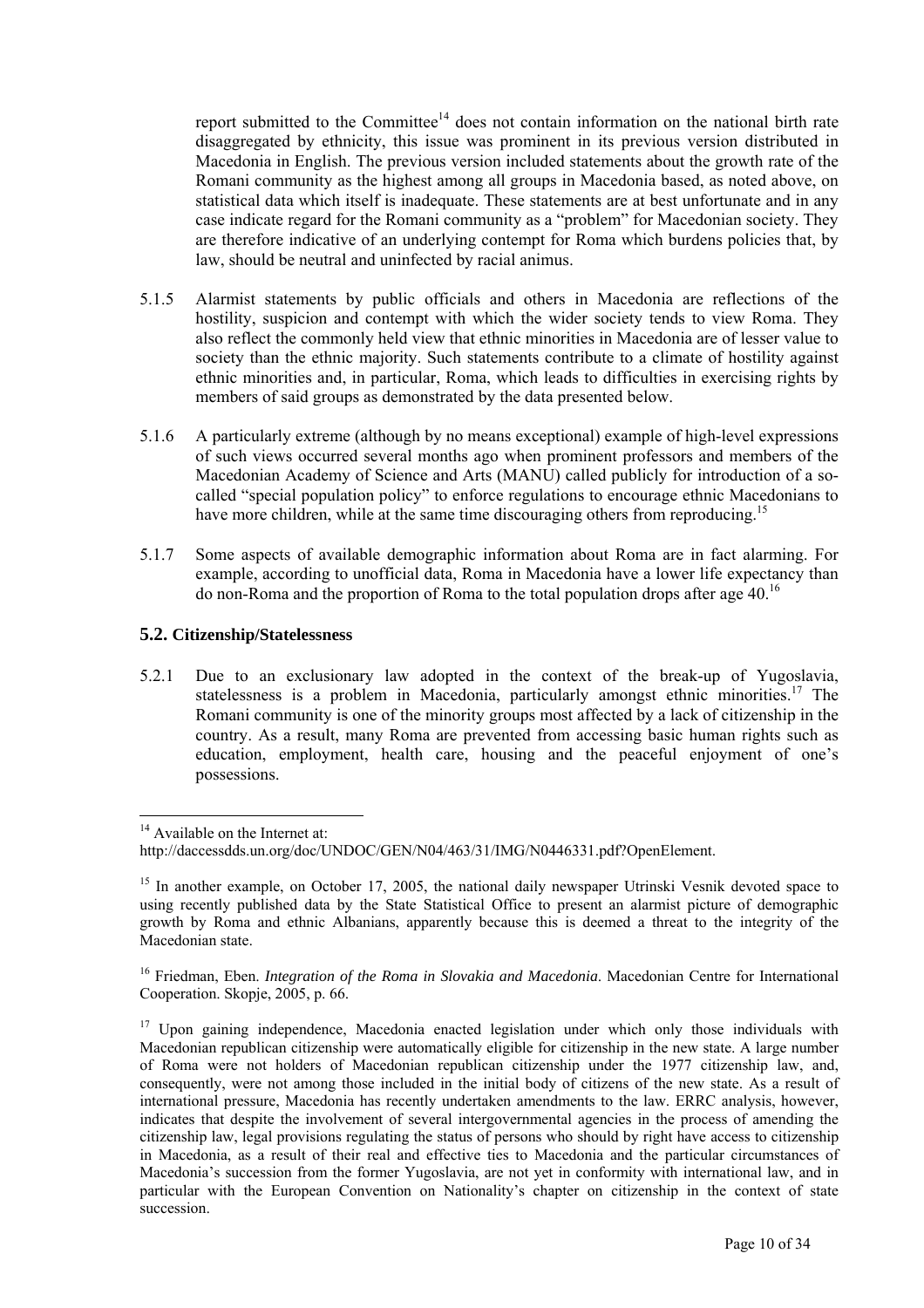- 5.2.2 According to the 2002 census, out of a total 17,652 individuals without citizenship status, 734 were Roma. Bearing in mind the number of citizenship status seekers provided by NGOs specialized in dealing with this issue, the official numbers are likely underestimated. NGOs working on this issue under the auspices of UNHCR in Macedonia report that in the last 5 years they administered more than 1,000 applications for citizenship by Roma.<sup>18</sup> According to the same reports, about 500 of such persons were Romani women.
- 5.2.3 While the number of Romani women interviewed during our research phase indicating a lack of personal documents was not significantly high, the partners are concerned that the extent of the problem is beyond the scope of our research and deserves special attention by the State.
- 5.2.4 Problems arising from the failure to register Romani newborns are also evident. In its Concluding Observations on the Macedonian government's report in 2000, the UN Committee on the Rights of the Child expressed concern that the highest percentage of unregistered newborns were Romani, acknowledging that the birth certificate is the basic document for effecting the child's right to a name, nationality and all state benefits.<sup>[19](#page-10-1)</sup>

## **5.3. Socio-Economic Status and Position in Society**

- 5.3.1 The basic features of the position of Roma in Europe are present in Macedonia such as: **high poverty rate, unemployment, marginalized and poor settlements, lack of security of tenure, substandard infrastructure, low health status, low level of education and inadequate levels of political and public participation**. According to the United Nations Development Program (UNDP):
	- 22% of Romani men and 39% of Romani women have no or incomplete education (compared to  $8\%$  of non-Roma living in close proximity to Roma<sup>20</sup>),
	- 65% Romani men and 83% Romani women have never been employed (compared to 50% of non-Roma living in close proximity to Roma);
	- 27% of Romani men and 31% of Romani women suffer from chronic illness (compared to 23% of non-Roma living in close proximity to Roma).
	- 89% of Roma live under the relative income-based poverty rate (compared to 39% of the majority population in close proximity to Roma) and 79% (compared to 34%) live under the relative expenditure-based poverty rate; and
	- In terms of the absolute poverty line of \$2.15 (PPP) per day, 22% of Roma (compared to 4% of non-Roma living in close proximity to Roma) fall below this line based on income,

<span id="page-10-0"></span><sup>&</sup>lt;sup>18</sup> According to the Organization for Security and Co-operation in Europe (OSCE), there are a number of Roma who have lived in Macedonia for long periods of time – in many cases years or decades before Macedonian independence – who have not yet managed to secure Macedonian citizenship. Such non-citizens, often qualified as "long-term habitual residents", are frequently individuals born in other parts of the former Yugoslavia, but lived in Macedonia for considerable number of years, who after the break-up of the country found themselves without proper documents, and afterwards have not been able to acquire them. Various estimates exist, and while the UNHCR has estimated this group of Roma to include some 1,000 people based on an informal survey and census data, the actual number may be higher. OSCE recommends to the Macedonian Government to "establish the actual number of the non-citizens, as well as the number of the Roma citizens lacking identification documents, so that adequate measures can be taken to ensure they possess relevant documents" *(OSCE/ODIHR Election Observation Mission, Final Report, June 2005, pp. 17 and 26).* 

<span id="page-10-1"></span><sup>&</sup>lt;sup>19</sup> United Nations Committee on the Rights of the Child. *Concluding Observations of the Committee on the Rights of the Child: The Former Yugoslav Republic of Macedonia. 23/02/2000.* Available online at: [http://www.unhchr.ch/tbs/doc.nsf/\(Symbol\)/c13254ef72f7024a8025687f005bf2f1?Opendocument](http://www.unhchr.ch/tbs/doc.nsf/(Symbol)/c13254ef72f7024a8025687f005bf2f1?Opendocument).

<span id="page-10-2"></span> $20$  "Non-Roma living in proximity to Roma" is defined as group that faces similar socio-economic challenges as Roma; the target group involved people from all nationalities living in Macedonia.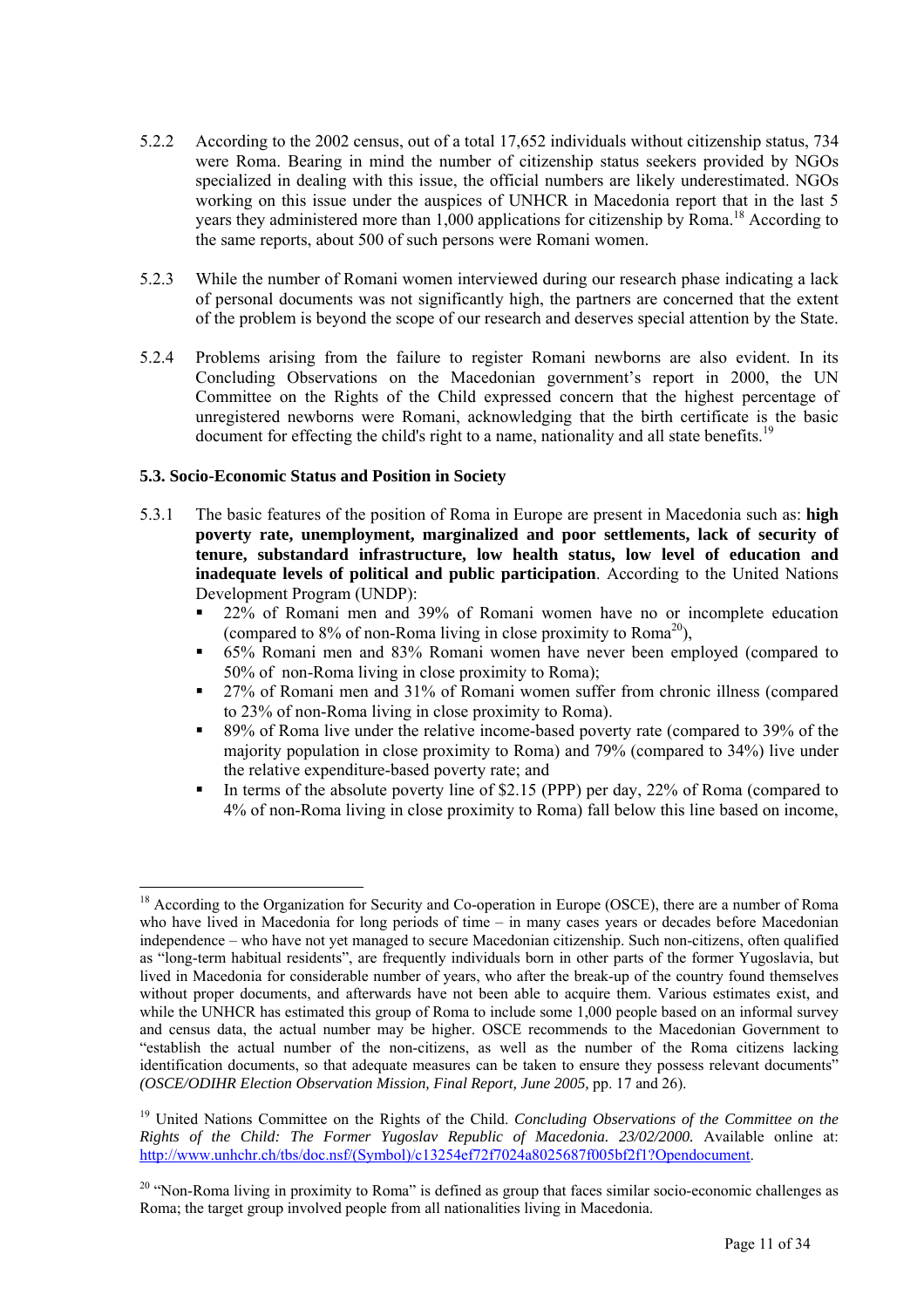while 9% of Roma (compared to 1% of non-Roma in close proximity to Roma) based on expenditure.<sup>21</sup>

- 5.3.2 According to the same source (UNDP), out of 379 Roma and 377 non-Romani respondents, 65 Roma live in one room (compared with 8 non-Roma), 146 in two rooms (compared to 94 non-Roma), 96 in three rooms (compared to 122 non-Roma), 52 in 4 rooms (compared to 76 non-Roma), and 20 in 5 rooms and more (compared to 77 non-Roma). While the national average of metres squared of living space per household member is 19.72, among non-Roma living in close proximity to Roma the average is 26, while amongst Roma the average is 12 metres squared per household member.
- 5.3.3 As in most countries in Europe, all other ethnic groups in Macedonia display high levels of prejudice against Roma. Although Roma in Macedonia are constitutionally recognized as equal citizens with all other national communities, there are cases of open discrimination against Roma in all segments of public life. Indeed, while conducting research in preparation for this submission, one of the Romani female researchers, Ms Sermina Jasareva of Stip, was asked to leave an Internet café during her field work in June 2005 because of her ethnicity. A worker at the café told Ms Jasareva, "We don't want Gypsies here". This case is by no means unique.
- 5.3.4 The results of a 1996 survey indicated that 59% of ethnic Macedonians and 60% of ethnic Albanians expressed an aversion to Roma. Studies of primary and secondary school students in Macedonia offered similar findings: 79.95% of those polled applied "negative stereotypes" to Roma, with 10.10% considering Roma to be lazy and 15.91% considering them dishonest. A 1998 study of secondary school students, on the other hand, provides results by ethnic group, revealing that whereas 55.93% of ethnic Macedonians in the sample displayed negative attitudes toward Roma, 64.09% of Vlachs, 72.25% of Serbs, and 79.18% of ethnic Albanians surveyed shared such attitudes. A survey conducted in 2000 of 260 primary and secondary school teachers of Macedonian (61%), Albanian (27%), and Turkish (5%) ethnicity in Macedonia asked respondents to identify characteristics typical of Roma . Of the attributes cited, the most frequent were laziness (16%), ignorance (14%), secrecy (13%), and destructiveness (13%). Less frequently cited were dishonesty (9%) and cleverness  $(8\%)$ .<sup>2</sup>

#### 5.4 **Approach of Public Institutions**

- 5.4.1 The high level of racism and discrimination faced by Roma in Macedonia infects the manner in which state institutions and governmental officials of all levels approach Romani issues in their area. This, by extension, impacts the ability of Roma, including Romani women, to equally exercise their basic human rights.
- 5.4.2 The lack of political will and the absence of any significant governmental action to improve the situation in the past decades were, at a symbolic level at least, ended in 2003 when the Macedonian Prime Minister signed a declaration and committed his government to improve the condition of the Romani community during the proclaimed "Decade of Roma Inclusion

<span id="page-11-0"></span><sup>21</sup> United Nations Development Programme (UNDP). *Faces of Poverty, Faces of Hope. Vulnerability Profiles for Decade of Roma Inclusion Countries*. Bratislava, 2005. Available online at: [http://vulnerability.undp.sk.](http://vulnerability.undp.sk/) The survey applied majority booster samples (representative of the majority population living in settlements with Romani populations "average and above", not for the total majority in the country). This approach enables distinguishing various vulnerability factors, in particular those that are related to minority status (and hence can be attributed to various forms of discrimination) from those due to regional disparities or depressed local economies.

<span id="page-11-1"></span><sup>22</sup> Friedman, Eben. *Political Integration of the Roma Minority in Post-communistic Macedonia*. Southeast European Politics. November 2002, pp. 186-187.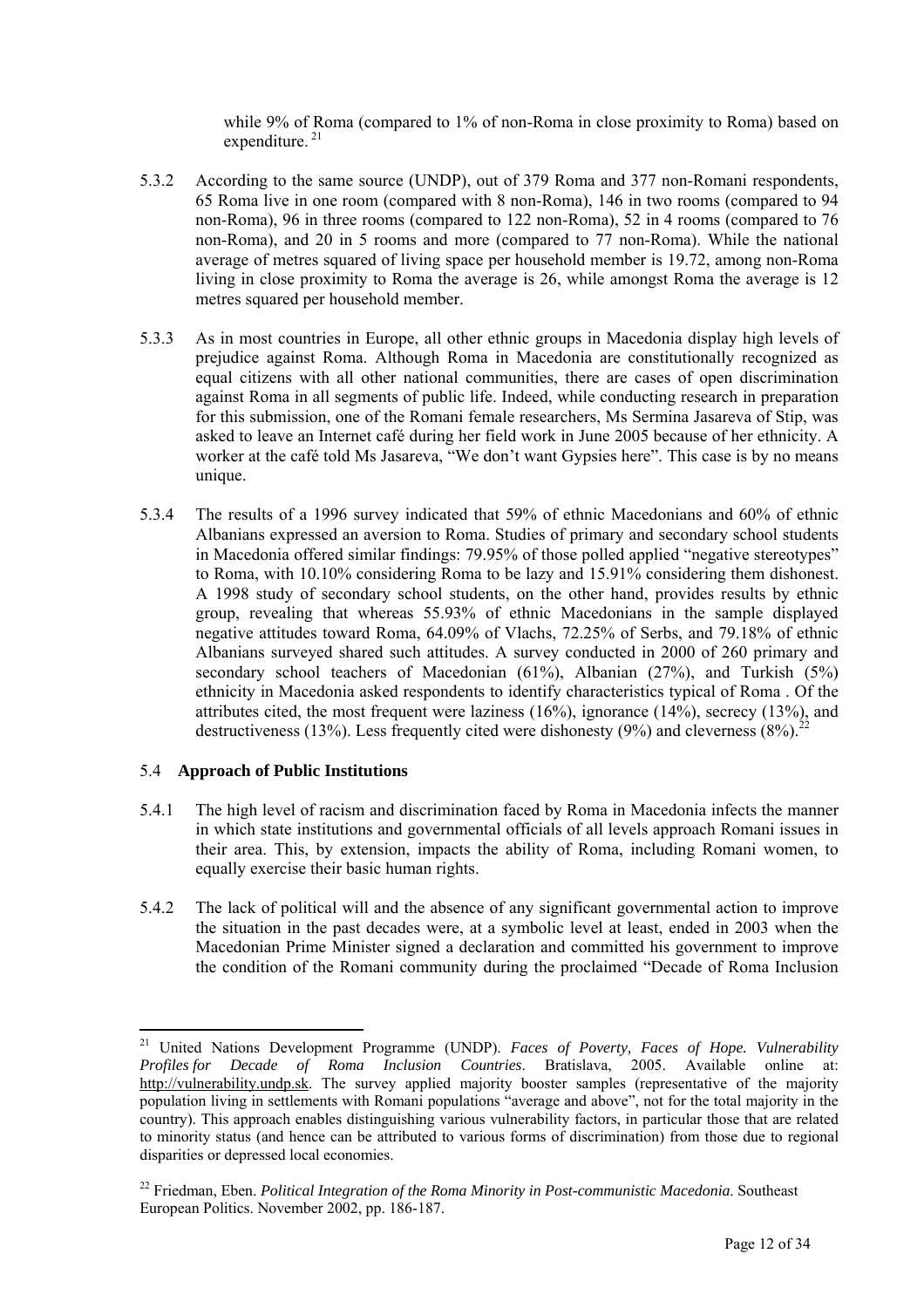2005-2015".[23](#page-12-0) That said, since the official adoption of the Decade of Roma Inclusion, the Macedonian government has not taken any actions to meet its stated commitments.

- 5.4.3 At the same time as government officials in Macedonia are rushing to adopt strategies and policies for the inclusion of Roma at the prodding of the European Union, the World Bank and other international institutions, the reality on the ground for many Roma is that the government is not meeting its commitments with actions and, in some instances, acts completely out of line with its own rhetoric.
- 5.4.4 For instance, while in the context of the Decade of Roma Inclusion, discussions as to how to address the substandard housing conditions prevailing in a number of Romani settlements in Macedonia, very recent actions by government officials indicate the hollowness of this discussion to date: Local authorities in the municipality of Aerodrom, a majority ethnic Macedonia area, recently evicted 22 Romani families who had lived in the area for more than 5 years from their improvised houses. The mayor of the municipality was quoted in the media as having stated that the reason for eviction was "to clean the municipality and to build buildings"<sup>24</sup> No government authority undertook any action to provide alternative accommodation for the evicted families that total more than 60 people, more than half of whom were women and children; the families have been left to their own. This is only one such case: the partners are aware of similar incidents in other areas of Macedonia in recent months.

#### **6. Methodology**

- 6.1 In light of the prevailing lack of information of relevance to the current review of Macedonia's compliance with the Convention, beginning in early 2005, the partners have undertaken to design and implement a modest research project aimed at gathering materials for use by the Committee. This research cannot substitute for a comprehensive survey by Macedonian authorities on the situation of Romani women in Macedonia. However, since such a survey is currently lacking, it is our hope that the materials gathered may begin to shed preliminary light on the very worrying situation of Romani women in Macedonia.
- 6.2 The research was from the outset designed as a measure to include Romani women in documentation of the situation of Romani women in Macedonia, and thereby to provide a model for policy-makers for Roma inclusion. In addition to matters raised above, the partners emphasised the participation of Romani women researchers in the process of collecting and analysing the data as one of the basic preconditions for establishing trust with the interviewees and for a better understanding of the relationships between Romani women from various age groups and backgrounds.
- 6.3 A group of Romani women were trained by the partners, as well as by UNIFEM staff, at a workshop in Skopje in early April 2005. From the trained group, a narrowed set of the most promising potential researchers were chosen to engage in the field research component.<sup>25</sup>

<span id="page-12-0"></span> $^{23}$  The Decade of Roma Inclusion, 2005-2015, is an initiative adopted by eight countries in Central and Southeast Europe (including Macedonia), and supported by the international community. An action framework for governments, the Decade will monitor progress in accelerating social inclusion and improving the economic and social status of Roma across the region. More information about the Decade and country-by-country action plans can be found on the Internet at: http://www.romadecade.org/en/index.php.

<span id="page-12-1"></span> $24$  Information from the national daily newspaper Vecer. September 30, 2005.

<span id="page-12-2"></span><sup>&</sup>lt;sup>25</sup> Edija Ali (Bitola), Elma Bajram (Skopje), Enisa Eminova (Skopje), Elvira Sakipovska (Skopje), Elvira Skenderovska (Kumanovo), Irmela Bajramovska (Kumanovo), Nesime Salioska (Prilep), Sabina Salimovska (Kriva Palanka), Songul Saban (Skopje), Suzana Sabanovska (Skopje) and Sermina Jasareva (Stip) were selected by the Partners based on their interest, education and previous experience working on Romani women's issues in Macedonia.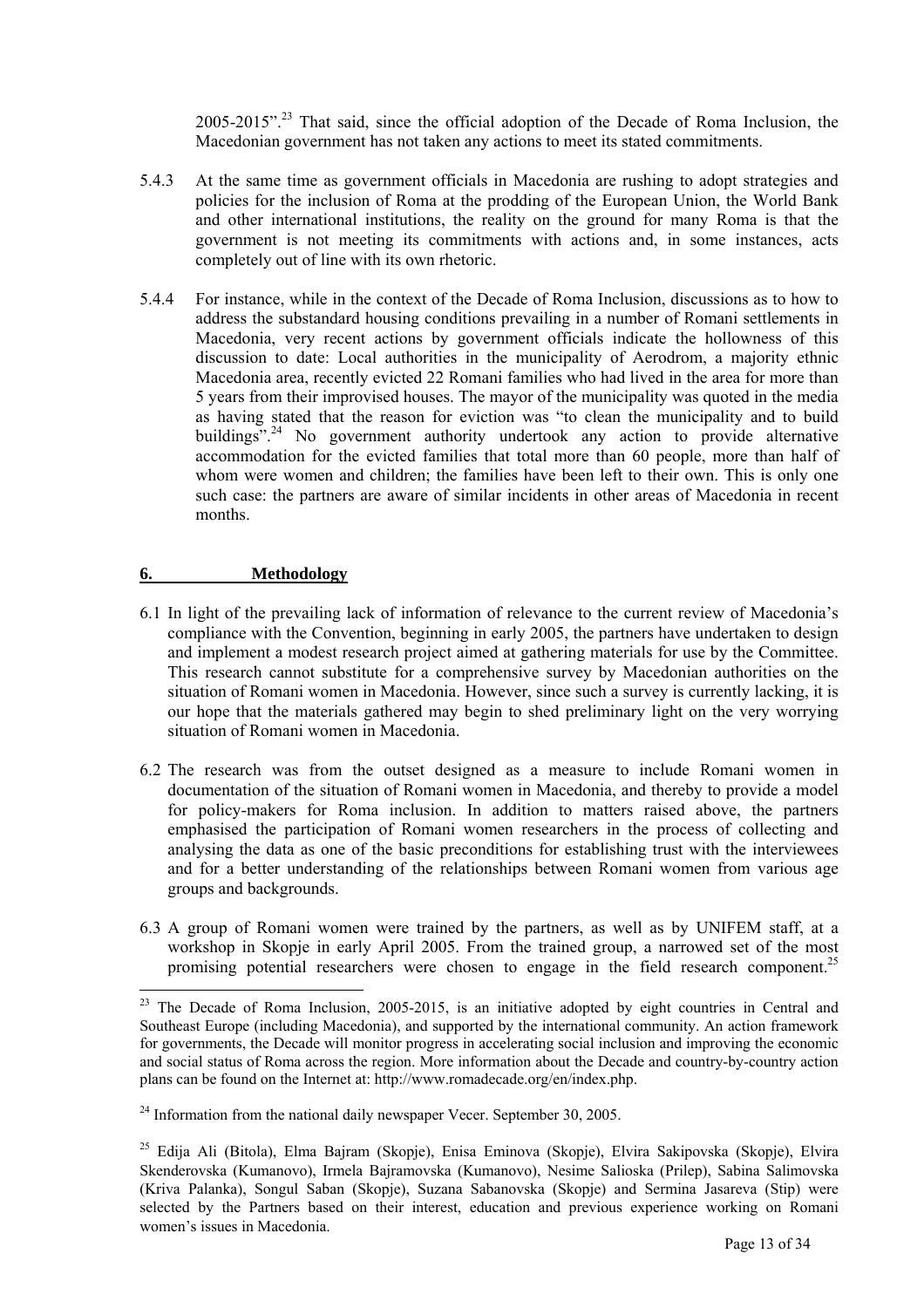Following design of a detailed methodology by the partners, implementation of research was supervised by the Roma Centre of Skopje, with supplementary assistance and guidance by the other partners and UNIFEM.

- 6.4 Two hundred and thirty seven interviews were conducted with Romani women aged 14-65, who self-identified as Romani. A survey questionnaire was used to guide the interviewee through her life story, focusing on issues related to her status in the family of her parents and her husband, access to education (hers and her children's), employment, health care and illnesses, personal documents, housing, property ownership, domestic violence and cases of discrimination in all respective fields. The interviewers separately noted information about each of the interviewed woman related to her physical look, clothing and the infrastructure and sanitation in her home.
- 6.5 The sample was non-randomly selected from settlements where the Romani population is proportionally higher than or equal to the percentage of Roma nationally. By using a combination of quota and snowball sampling,[26](#page-13-0) the population was first segmented into mutually exclusive sub-groups and then judgement was used to select the subjects or units from each segment based on the following criteria:
	- Regional diversity within Macedonia:
	- Diversity in age;

- Diversity in marital status;
- Diversity in level of education; and
- Diversity in socio-economic status.
- 6.6 The field research took place between May and September 2005 in 7 towns in Macedonia with significant Romani populations (Skopje, Kumanovo, Bitola, Prilep, Kriva Palanka, Stip and Kratovo).<sup>27</sup>

| Table of Interviewed Romani Women in Macedonia by Geographical Location |               |            |
|-------------------------------------------------------------------------|---------------|------------|
| Place                                                                   | <b>Number</b> | Percentage |
| Skopje                                                                  | 96            | 40.51      |
| Kumanovo                                                                | 40            | 16.88      |
| Stip                                                                    | 20            | 8.44       |
| <b>Bitola</b>                                                           | 30            | 12.66      |
| Prilep                                                                  | 30            | 12.66      |
| Kriva Palanka                                                           |               | 7.17       |
| Kratovo                                                                 | 4             | 1.69       |
| Total                                                                   |               | 100.00     |

- 6.7 Interviews were conducted in the language most comfortable for the interviewee. More than half of the interviews took place one-on-one while, in the remainder, their children, husbands or another family member, accompanied the interviewed women.
- 6.8 While the partners are aware of the limitations of sample-based research, the research covered municipalities in which 70% of Roma live in Macedonia. The sample from which the partners' conclusions have been drawn provides quantitative data and a unique set of information about Romani women in Macedonia, which is more than consistent with other sources of information about this vulnerable group.

<span id="page-13-0"></span><sup>&</sup>lt;sup>26</sup> "Snowball sampling" relies on referrals from initial subjects to generate additional subjects, or each person interviewed was asked to suggest additional people for interviewing.

<span id="page-13-1"></span> $27$  According to the 20002 census, 23,202 live in Skopje, 4,256 live in Kumanovo, 2,594 live in Bitola, 4,433 live in Prilep, 668 live in Kriva Palanka, 2,165 live in Stip and 151 live in Kratovo. In the largest Romani settlement in Europe, Skopje's Suto Orizari, 13,311 Roma are officially registered. (Statistical Yearbook of the Republic of Macedonia, 2003, State Statistical Office)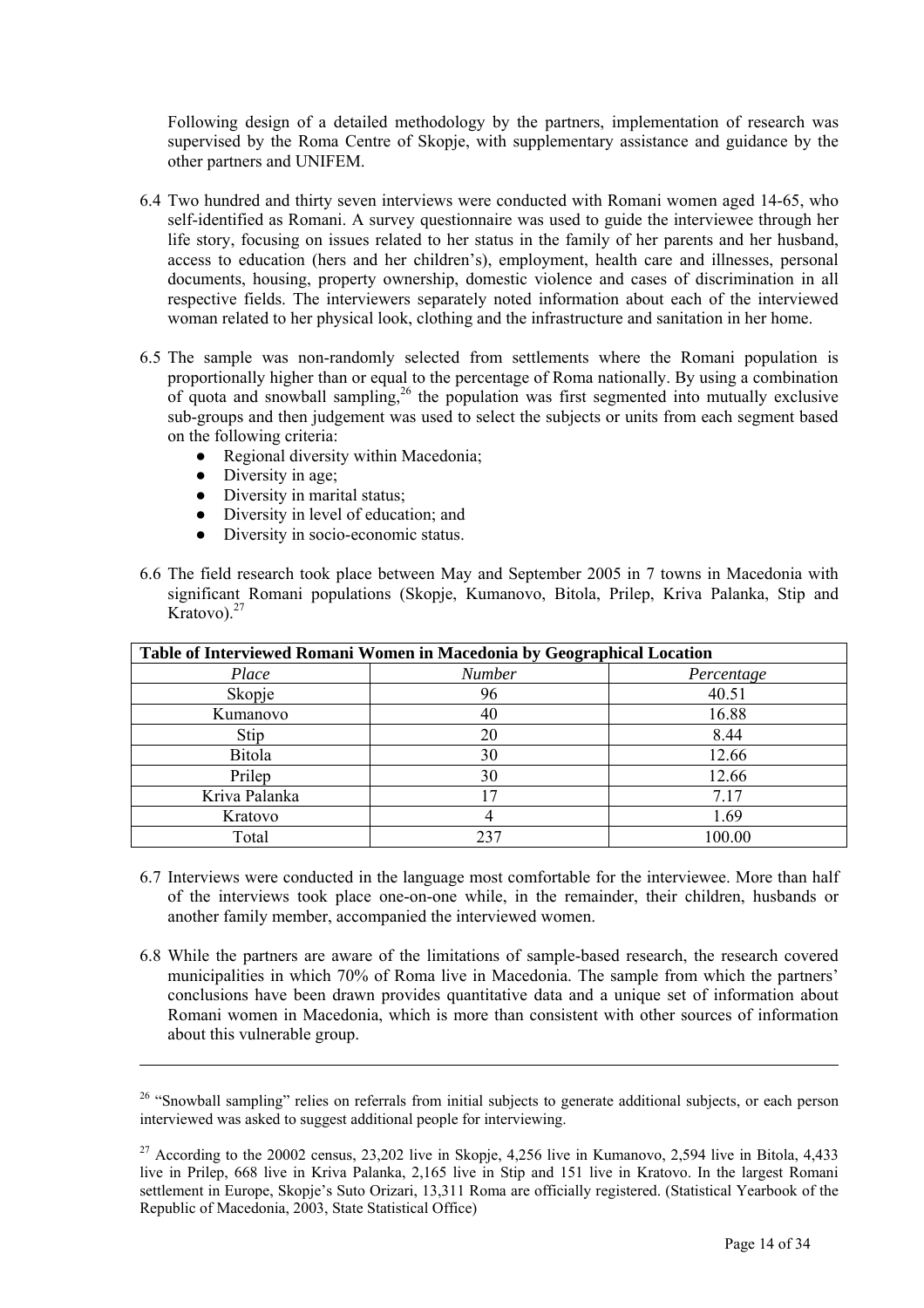6.9 Although the literature currently available on Roma in Macedonia and especially on Romani women is insufficient, other recent analyses and research findings on Roma in Macedonia have been consulted (such as UNDP, ECMI, UNICEF). The partners drew also upon their own work and experience with Roma as activists and researchers throughout the region, particularly in Macedonia.

#### **7. Romani Women in Macedonia: Issues Related to Government Implementation of the CEDAW**

In the passages of this report that follow below, the partners provide results of the fact-based research detailed above, as well as other materials at our disposal related to Convention matters as they relate to Roma in Macedonia.<sup>28</sup> This section of the report focuses on issues related to Romani women and girls in Macedonia and rights guaranteed under the Convention as indicated by the research undertaken by the partners.

The core element of issues facing Romani women in

 $\overline{a}$ 

**From a total of 237 interviewed women:** 

- ¾ **143 have experienced discrimination in the educational system (60%);**
- ¾ **63 in access to employment (25%), and**
- ¾ **113 in access to health care (48%),**

Macedonia is intersectional discrimination based on race and ethnicity. These issues affect all aspects of Romani women's lives, in many cases from a very early age. For the purposes of clarity, this submission focuses on four key elements: (i) domestic violence and inadequate responses by state officials to reports of domestic violence; (ii) discrimination in the field of education; (iii) discrimination in the field of employment and work; and (iv) discrimination in the field of health and health care. The partners to this submission do not believe that these four thematic areas exhaust the Convention issues facing Romani women. However, they are the matters of focus of this submission. All issues in these four areas are the result of systemic discrimination ingrown through the repeated failure by authorities to address them. For organisational purposes, the partners address domestic violence issues here, under Articles 1 and 2 matters, and then education, health and employment matters under the substantive Convention article relevant for each, Articles 10, 11 and 12, respectively.

# **7.1 Romani Women and Practices of Discrimination: Preamble, Articles 1 and 2**

- 7.1.1 The preamble of the Convention affirms "the principle of inadmissibility of discrimination, proclaiming that all human beings are born free and equal in dignity and rights" and emphasises that the eradication of all forms of racism, racial discrimination "[…] is essential to the full enjoyment of the rights of men and women."
- 7.1.2 Article 1 of the Convention states, "For the purposes of the present Convention, the term 'discrimination against women' shall mean any distinction, exclusion or restriction made on the basis of sex which has the effect or purpose of impairing or nullifying the recognition, enjoyment or exercise by women, irrespective of their marital status, on a basis of equality of men and women, of human rights and fundamental freedoms in the political, economic, social, cultural, civil or any other field." At Article 2 of the Convention, State Parties "[…] condemn discrimination against women in all its forms […]." With reference in particular to Article 1, the matters detailed throughout the passages which follow indicate that, at present, massive systemic frustrations of the rights of Romani women, as set out under the Convention, currently prevail in Macedonia.

<sup>&</sup>lt;sup>28</sup> The Macedonian legal framework, as elaborated in both the State Report and the Shadow Report on Women in Macedonia by the non-governmental organisation ESE, has been assessed by the partners to draw conclusions for improving the situation of Romani women in Macedonia.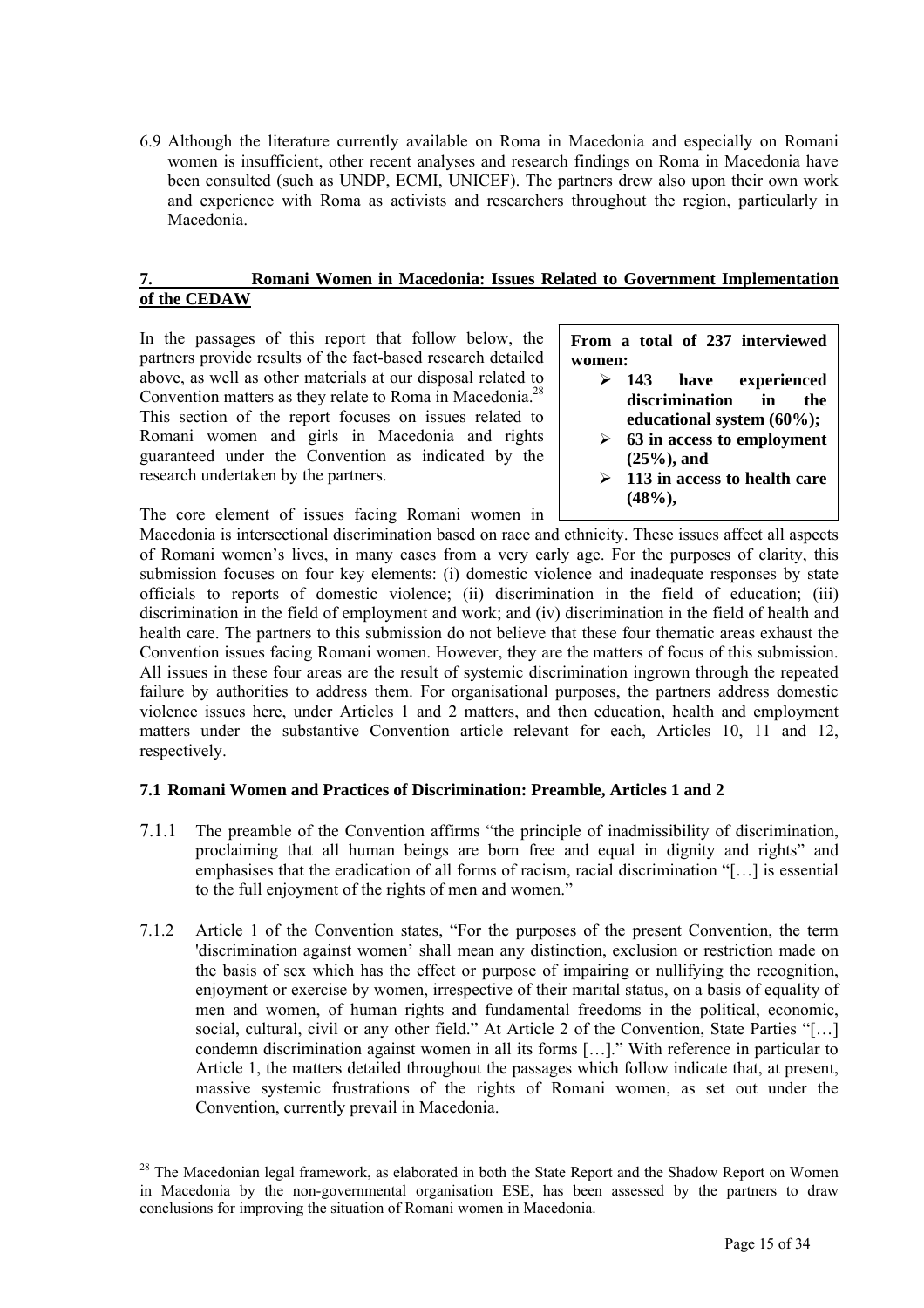- 7.1.3 All citizens are equal under the constitution of Macedonia and its laws. Gender equality is emphasised in the Family Law and the Law on Inheritance, which clearly state that married couples have equal rights and obligations in family matters. In practice, however, women, especially those living in rural areas and women of ethnic Albanian and Romani origin, do not benefit from the protections included in these laws. [29](#page-15-0)
- 7.1.4 There is an absence of official data in Macedonia based on gender and ethnicity in regard to practices of discrimination against women and girls by authorities, institutions, individuals, organisations or enterprises as required under Article 2(d) and 2(e). Indeed, no such data is presented in the State Report.
- 7.1.5 The many documented instances of gender and/or ethnic discrimination against Romani women detailed in this report indicate a state of affairs not at all addressed in Macedonia. The absence in the State Party Report of material on discrimination against Romani women and other human rights issues of relevance to the Convention is not a mere oversight in the government's reporting: It reflects instead the complete inadequacy of policy in these areas in Macedonia. There is now an urgent need for actions for the implementation of and the reinforcement of legal provisions and policy measures to provide equality for all women in Macedonia, as well as for particular actions to strengthen the current weak position of Romani women in Macedonia.
	- ¾ **Domestic Violence against Romani Women/Inadequate Responses by Authorities to Reports of Domestic Violence by Romani Women, Exacerbated by Contempt for Romani Women as a Result of their Gender and Ethnicity**
- 7.1.6 **Of 237 Romani women interviewed, 166 (70%) women stated that they were victims of domestic violence.** 
	- **In 120 cases, the perpetrator was the woman's husband;**
	- In 40 cases, the perpetrator was a member of the husband's family (parent/s  **or sibling/s); and**
	- **In 16 cases, the perpetrator was the woman's parent/s.**
- 7.1.7 Some women reported having experienced violence at the hands of multiple perpetrators. Most indicated that they waited a long time before deciding to ask the police for assistance. One commonly stated reason, particularly where domestic violence was at issue, was the "shame" of the community and fear of damaging the family's reputation, as well as a lack of trust in the police. Some examples of testimony related to seeking assistance following abuse by a close family member (most typically the husband) follow here:

"I have never called the police, nor have I gone to a doctor because of the shame and fear…" *(38-year-old N.L, Kumanovo)* 

"If I call the police, my husband will kill me and my children […]." *(36-year-old Dj.R. Skopje)* 

"How could I leave my husband? What would people say?" *(35-year-old S.Z., Kratovo)* 

7.1.8 While domestic violence is also a problem among non-Roma in Macedonia, domestic violence matters amongst Roma in Macedonia are seriously exacerbated by the contempt expressed by the public officials charged with providing protection and redress to victims of domestic violence for Romani women as a result of their gender and ethnicity. This contempt precludes any effective remedy for domestic violence, and causes patterns and practices of

<span id="page-15-0"></span><sup>&</sup>lt;sup>29</sup> International Helsinki Federation for Human Rights. Women 2000 - An Investigation into the Status of Women's Rights in Central and South-Eastern Europe and the Newly Independent States. Available online at: http://www.ihf-hr.org/viewbinary/viewdocument.php?doc\_id=2065. P. 298.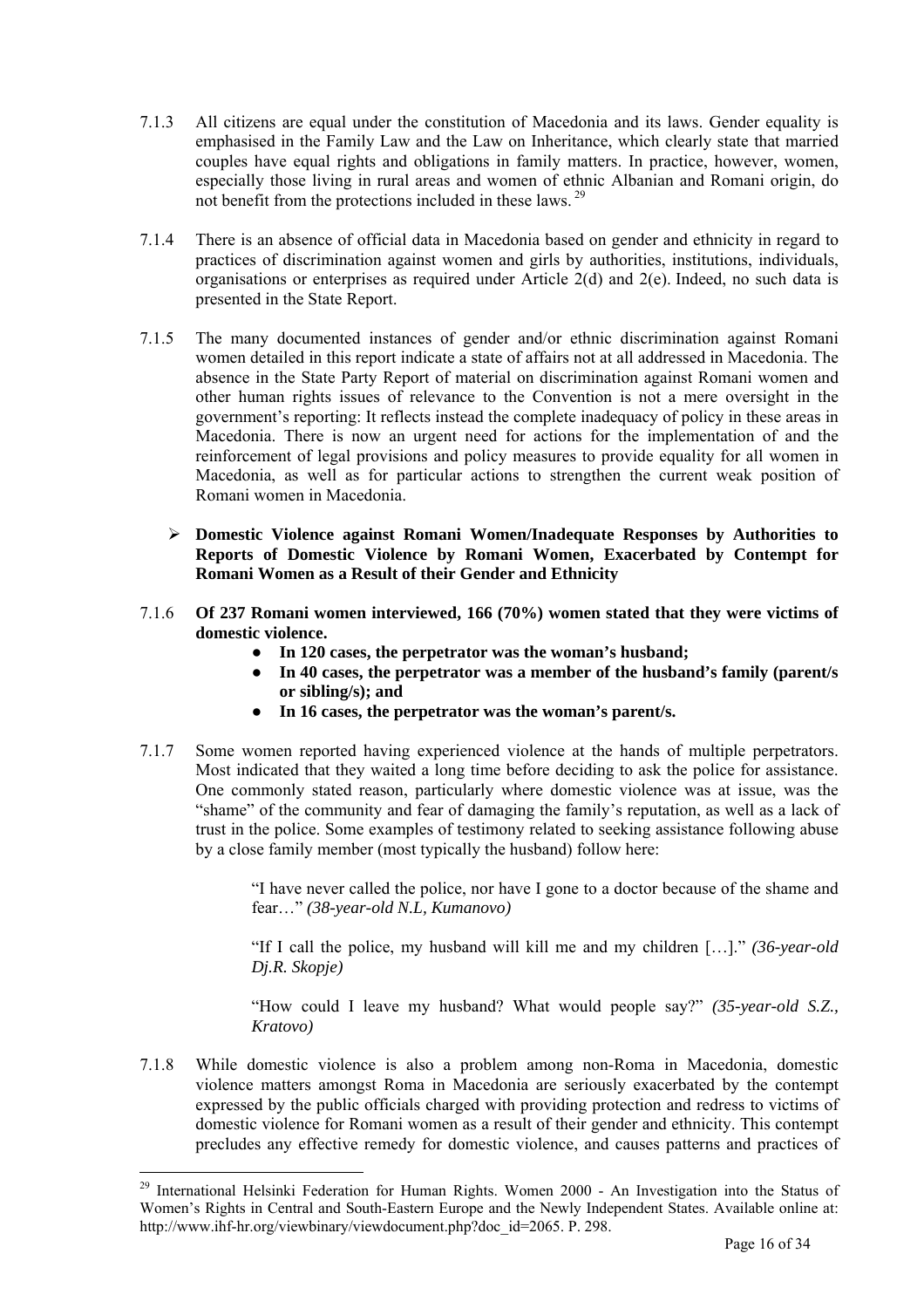domestic violence to become ingrained. Evident high levels of racism and prejudice amongst police authorities influences their "interventions" when a Romani woman seeks assistance in cases of violence. **Of 34 cases in which Romani women reportedly informed the police in cases of domestic violence, 20 -- or 59% -- of women stated that the police subjected them to racial prejudice and degrading treatment: In only 5 out of 34 reported cases (15%) did the police actually intervene**. When 43-year-old D.D. from Stip sought police assistance after having been beaten by a member of her family, the police official to whom she turned reportedly stated, "You Gypsies fight amongst yourselves all the time. You have to solve your problems among yourselves."

7.1.9 In the 15% of cases in which the police actually intervened when Romani women reported instances of domestic violence to police authorities, the strongest action the police reportedly undertook was to issue a "warning" to the violator or place them in "custody for one night in the police station." Samples of testimony from the documentation project toward this submission follow here:

> "I told the police that my husband had been abusing me for a long time. They did not do anything and told me, 'He is your husband. You will resolve the problems soon and everything will be fine.'" *(52-year-old I.A., Bitola)*

> "My son-in-law had been beating my daughter for some time. I finally called the police. The police went to see my son-in-law but they only warned him not to harm her anymore. The police also told me to stay out of their marriage […]." *(52-year-old D.T., Skopje)*

> "The police do not take domestic violence seriously. If we report the crime, they just write a report and then leave […]." *(25-year-old A.F., Prilep)*

The current abandonment of Romani victims to perpetrators of domestic violence, an abandonment conditioned by contempt for Romani women as women and as Roma, is among the most significant forces shaping Romani exclusion in Macedonia, and fits into a wider pattern in which Roma are viewed as entirely outside the protections to which fully enfranchised persons legitimately benefit.

#### **7.2 Article 10: Romani Women and Girls and Education**

#### ¾ **Systemic Discrimination in Access to Education**

7.2.1 Romani children often face prejudice, exclusion and abuse at the hands of their teachers and by other children. $30$  Often, the first instance of exclusion occurs on the first day of school, when teachers seat Romani children in the last rows of classrooms. Because declaratory provisions on nondiscrimination included in laws governing education in Macedonia are not accompanied by effective instruments for protection and remedy, such cases occur unabated and

 $\overline{a}$ 

Discrimination in Access to Education:

- $\checkmark$  57 women (or 40%) reported cases of discrimination by their teachers;
- $\checkmark$  30 women (or 21%) experienced prejudice and exclusion at the hand of their classmates;
- $\checkmark$  15 women (or 11%) reported discrimination by other school staff; and
- $\checkmark$  41 women (or 29%) reported unequal treatment by their parents, especially the selective promotion of Romani boys, and relegation of Romani girls to subordinated/subjugated roles.

<span id="page-16-0"></span><sup>&</sup>lt;sup>30</sup> With exception of one elementary school in Suto Orizari (Skopje), Romani children go to school together children of all other ethnicities.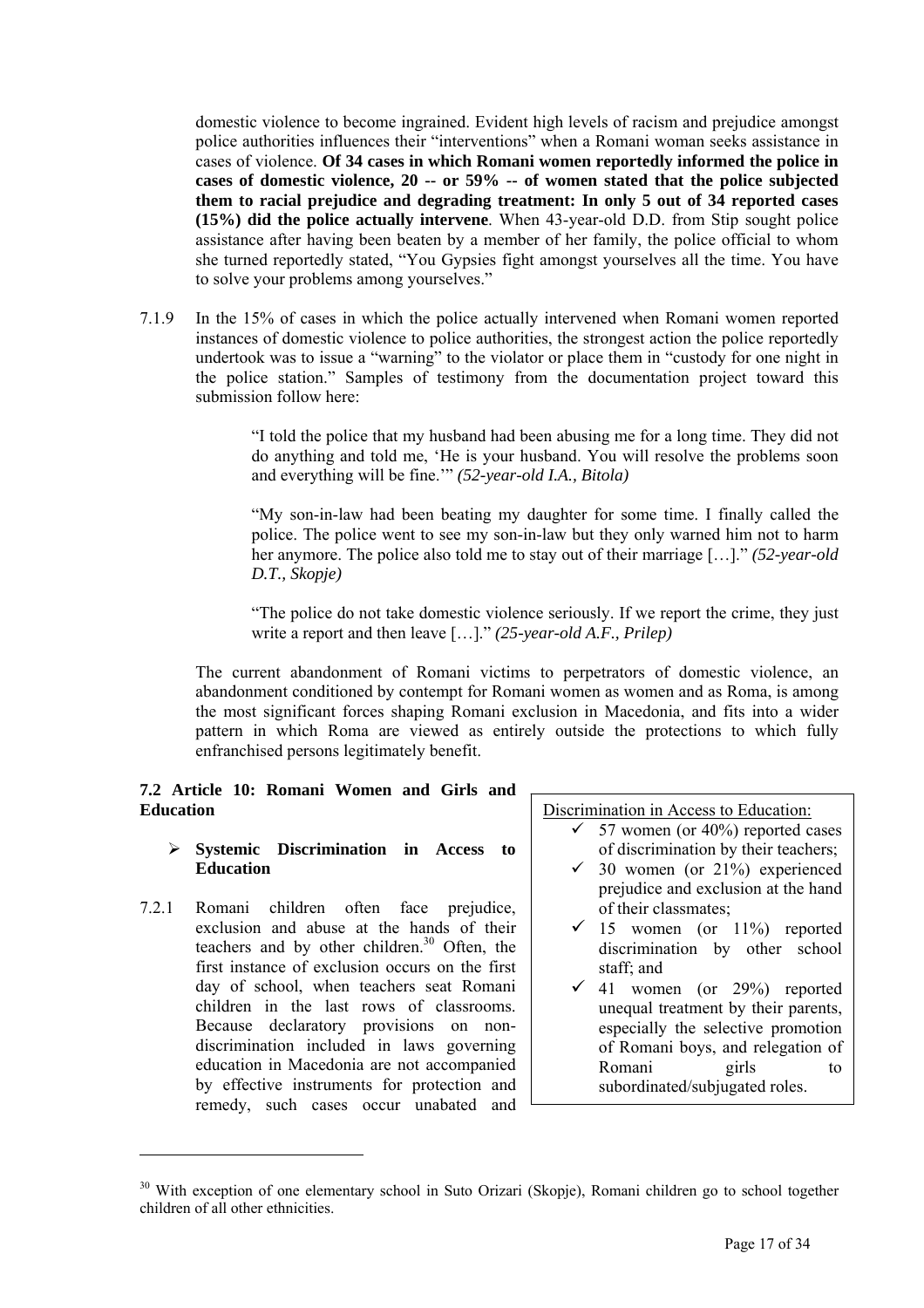unchecked by any authority.<sup>31</sup> Existing prejudices and stereotypes held by teachers towards Romani children influence their experiences in the classroom and very often form one of the main systemic incentives for dropping out of school.

- 7.2.2 This was confirmed by 57 interviewees involved in the documentation project in preparation for this submission, women whose lives were very much affected by their teachers' attitudes. For example, 48-year-old A.M. from Suto Orizari in Skopje who was interested in biology was, according to her teacher, "asking a lot of questions" during class. A.M. recalled her teacher telling her on one occasion, "You are not different than the other Gypsies in your class so don't learn too much because you will not get far […]." A.M. reported that, "[…] she [the teacher] gave me a lower mark than I deserved, so I decided not to learn as much as I had before and did not pay attention to my marks anymore […]." A.M. did not continue her education in high school and ended her school career following completion of primary education.
- 7.2.3 Ninety percent of the Romani women who reported that they experienced discrimination in school stated that other children in their class called them "Gypsies" and did not want to communicate with them. Teachers reportedly did not take any measures to improve the relationships in the class, nor did they prevent Romani girls from leaving school. Twentyyear-old F.S. from Kumanovo, the only Romani pupil in her class, was beaten and mistreated by her ethnic Macedonian classmates "every day". She reportedly always sat alone without a single friend. F.S. told the partners that she dropped out of school in the second grade.
- 7.2.4 More than 10 women reported that their teachers beat them as a method of discipline: "[…] I was in the 6<sup>th</sup> grade when my teacher hit me with a stick on my shoulder because I didn't do my homework […]", said 18-year-old A.S. from Skopje, currently in high school.
- 7.2.5 In several cases in which Romani parents complained about such behaviour to school directors or teachers, their remarks were not taken seriously. "When I was in the 5<sup>th</sup> grade, our classmates called us ugly names and always made fun of us. We went to the school director with our parents but he told us that he did not have time to deal with our stupid problems", said 17-year-old D.N from Prilep, who dropped out of school in the  $5<sup>th</sup>$  grade.
- 7.2.6 The matters described above are far from exceptional and are part of a body of testimony gathered in the course of the partners' documentation toward this submission. A sample of further testimony from this database follows here:

"We were 5 Roma among 30 Macedonian students when I started 1st grade; all of us were placed in the last rows of the classroom […]." *(16-year-old S.I, Kumanovo, dropped out in the 5th grade)* 

"Some of my mother's friends helped me to enrol in a high school specialising in chemistry […] I remember one of my professors asking me, "What is Gypsy girl is doing in this school? You Gypsies do not learn properly […]." *(29-year-old N.P., Skopje, finished high school)* 

"When I was in the  $4<sup>th</sup>$  grade my teacher Neda used to tell me 'You Romani girls are used to getting married very early and that's why you are not interested in learning […].'" (15-year-old S.I., Skopje, dropped out in the 5<sup>th</sup> grade)

"I was 13 when I started first grade. Everyone made fun of me and my teacher did not do anything to help me […] When we had lectures, my teacher sent me to one of

<span id="page-17-0"></span><sup>&</sup>lt;sup>31</sup> As a result of co-operation established between certain schools and Romani non-governmental organisations, and within the context of the Decade of Roma Inclusion, the situation whereby Romani pupils are placed at the back of classrooms has recently changed in some schools. This change, however, is by no means systematic or decreed by the government.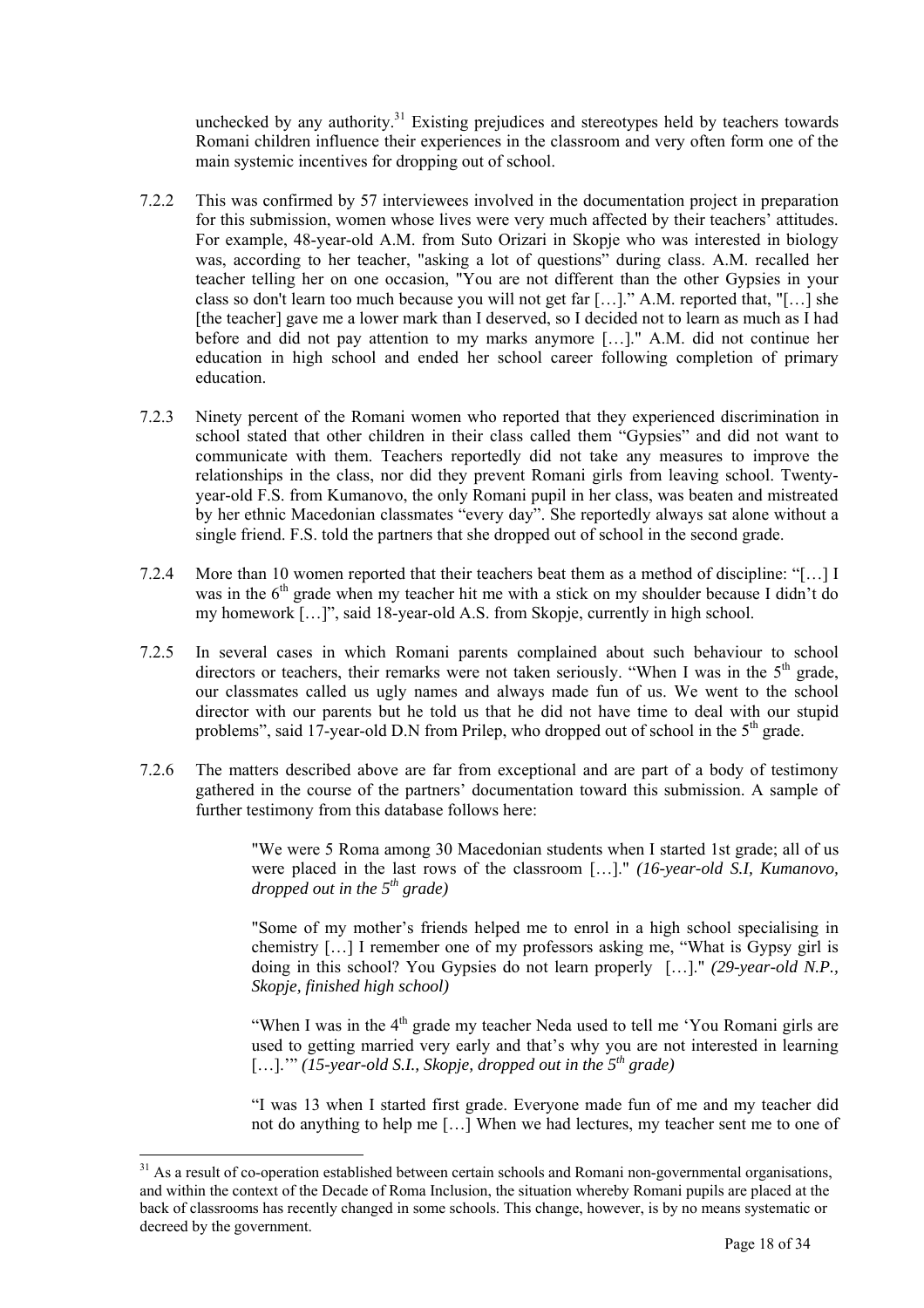her young relatives to help her get to school […] after some time I told my mother and she went to talk to my teacher. The teacher was very angry with me after this and yelled at me all the time […] after a while I stopped going to school […]." (*48-yearold Z.S., Bitola, illiterate)* 

- 7.2.7 The impact of these practices is evident from the data gathered during research for this submission, as well as from a range of other available data; generations of Romani women and girls experience school in an alien and hostile environment in which realisation of the right to education is impossible, due to the impact of humiliating treatment experienced at school. All but the most durable abandon school before securing an education equipping them for a life with dignity in a democratic society, skilled for meaningful and adequately remunerated work.
- 7.2.8 In a number of instances, school officials have erected barriers to the enrolment of Romani children in school. Two profiles of exclusion are particularly noteworthy: (i) failure to recognise the school credentials of Roma who have been abroad – most frequently in Western European countries – and who return with school-age children; and (ii) failure to enrol children in school because they lack personal documents. To the first issue, 20-year-old F.S. from Kumanovo told project researchers: "We were in Germany for 5 years. When we returned I was supposed to continue school in the  $8<sup>th</sup>$  grade. The school I was to attend did not recognize my education from Germany and wanted me to instead enter the  $3<sup>rd</sup>$  grade because when I left Macedonia I had finished the  $2<sup>nd</sup>$  grade. I did not want to go into a class with children of 8 when I was 13 […]. I never went to school again." As to the matter of exclusion from schooling due to a lack of the relevant documents, 15-year-old S.L. from Skopje told project researchers that she did not go to school because she did not have any personal documents. Her mother died when she was very young and her father is in jail, She lives allow with her 1-year-old daughter who also does not have any personal documents.
- 7.2.9 According to research by the partners, the participation of Romani children in pre-school is very low due to poverty and the lack of state instruments to include all children in this level of education. Pre-school is neither mandatory nor free-of-charge in Macedonia, and as a result, in general children of elite families tend to benefit more frequently from pre-schooling arrangements than children from poor or excluded families. Insofar as Roma are disproportionately represented among Macedonia's poor, poverty issues are multiplied by the school system. Lacking pre-school education, Romani girls are often ill prepared for an effective start in elementary education on an equal footing with their non-Romani peers.

# ¾ **Other Factors Contributing to the Exclusion of Romani Women and Girls from Education**

- 7.2.10 Despite alarming data about the educational status of the Romani community and especially Romani girls – in Macedonia, during 13 years of independence, state institutions have not proposed or implemented any specific programmes for the advancement of the educational level of this population group, especially at the pre-school, primary and secondary school levels $32$
- 7.2.11 The State Report notes, at page 45, that the 1999 National Action Plan for Gender Equality Promotion includes various activities with respect to women and education with the aim of achieving gender equality, and that, in the coming period, the inclusion of as many female students as possible from rural areas in secondary education, particularly from ethnic Romani and Albanian communities, will be a priority.

<span id="page-18-0"></span> $32$  The quota system at the university level whereby some  $2\%$  of school seats are made available to Romani students is not specifically intended to increase the educational level of Roma, but is rather part of a general system of ensuring a certain percentage of places in schools for all ethnic groups, and does not address the root problem that most Romani students do not make it to this level of schooling before dropping out or that most Romani students can not afford the costs associated with this level of education.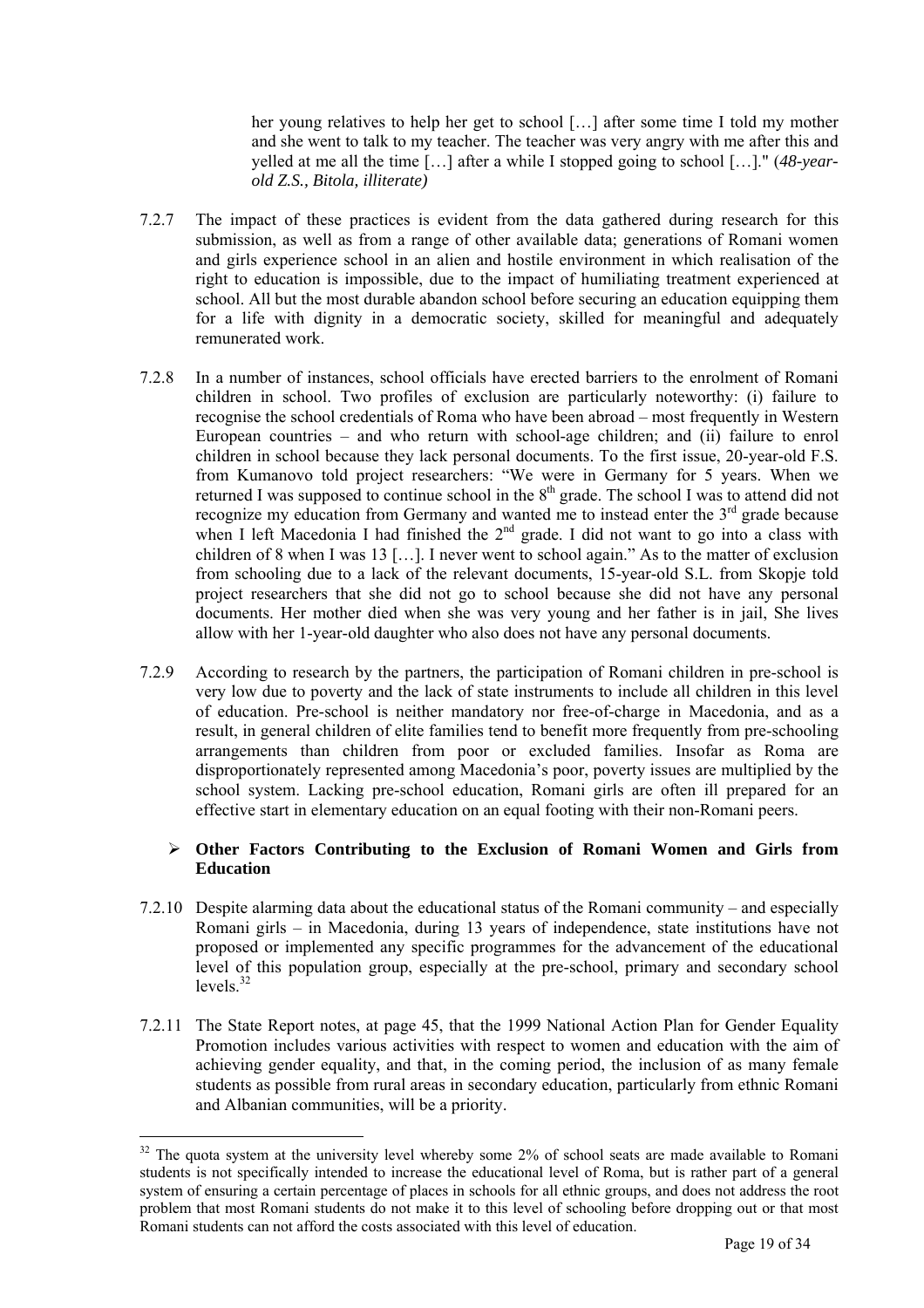- 7.2.12 The partners note that nearly all efforts to improve the situation of Romani girls and women in education have, to date, been implemented outside of the education system by Romani non-governmental organisations. In the past 5 years, the number of Romani students has increased significantly as result of scholarship opportunities for Romani high school and university students, mainly provided by the Open Society Institute and the European Roma Rights Centre. The partners are concerned that, given the lack of attention, actions and resources devoted to improving the situation of Romani females by the Macedonian government in the past, the priority noted in the State Report will remain an empty commitment, unimplemented through any significant concrete actions.
- 7.2.13 A range of other forces also conspires to ensure exclusion of significant segments of the Romani community from effectively realising the right to education and enrolling in and remaining for adequate periods of time in the Macedonian school system. These forces include, but are not limited to poverty, language and a lack of positive role models.
- 7.2.14 One internal community reason for the extremely low level of education amongst Romani women is the level of poverty from which reportedly as many as 90% of Romani families in Macedonia suffer, as well as the stagnant traditional role of Romani women, a format which has not changed in large part because of the lack of positive models in marginalized and excluded Romani communities. As an example, in the two elementary schools in Suto Orizari, Skopje, where the majority of children are Romani, only two teachers (one male and one female) are Romani. In Macedonia, the total number of Romani teachers is between 3 and 5.
- 7.2.15 Another internal community barrier faced by Romani women in access education, which is exacerbated by the lack of positive models for children and youth within the Romani community, is parents who force their daughters to leave school or drop out at the end of elementary school due to fear that the child would find a boyfriend and get married.
- 7.2.16 According to a needs assessment published by the World Bank, many of the women who dropped out and did not finish elementary school reported that they had language problems.<sup>[33](#page-19-0)</sup> While non-Romani pupils were learning substantive elements of the curriculum, Romani children reportedly learned the Macedonian language and failed to gain the basic knowledge required for higher classes. Thus, the highest drop out rate of Romani girls is noted in the  $5<sup>th</sup>$ grade. [34](#page-19-1)
- 7.2.17 Romani women interviewed by the partners who had never been to school indicated that they did not attend school because they had to stay home to take care of smaller siblings, to clean or to work from a very young age; mainly to clean houses with their mothers or close relatives. For example:

"There were 9 children in my family. My parents did not have money to send us to school […]." *(39-year-old S.D., Skopje, never attended school)* 

"There were 6 children in my family and we did not go to school. Our parents did not have money. We all had to work in agriculture." *(32-year-old M.H., Kratovo)* 

<span id="page-19-0"></span><sup>33</sup> Lakinska, Prof Divna, Zaklina Durmis, Azbija Memedov and Ljativ Demir. *Needs assessment for the Roma Education Fund*, Macedonia. World Bank, November 2004.

<span id="page-19-1"></span><sup>&</sup>lt;sup>34</sup> In Macedonia, primary education classes are held in 4 languages: Macedonian, Albanian, Turkish and Serbian. Disaggregated information as to the number of ethnic Macedonian, Albanian, Turkish and Serb pupils who learn in their mother tongue is available by regions and localities, but for Roma, Vlach and other minorities there is no such data. Nevertheless, existing information points to that fact that that majority of Romani primary school students attend classes held in the Macedonian language.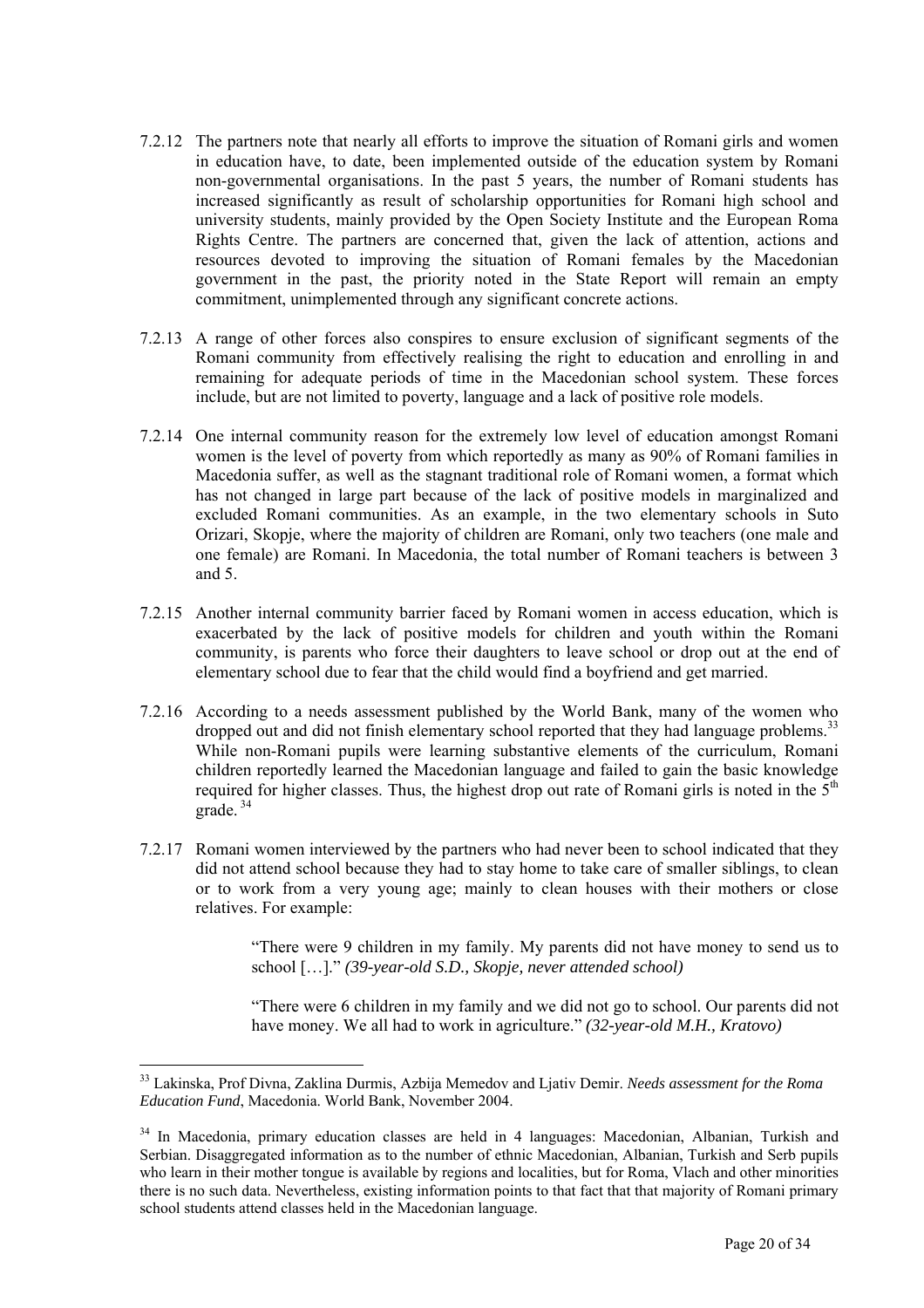"All of my sisters went to school except me. I was the oldest child and had to stay home to take care of them […]." *(37-year-old M.I., Kriva Palanka)*

- 7.2.18 As a result of a range of exclusionary forces including those noted above, school attainment, rates of literacy and numeracy, and other indicators of the state of education indicate an emergency in the Macedonian education system where Roma are concerned, and in particular where Romani girls and women are at issue. The Macedonian government has failed to provide adequate data on this matter in the State Party Report (or anywhere else for that matter).<sup>35</sup> The partners therefore provide below some available data, as well as research results arising from its own documentation.
- 7.2.19 Research by UNICEF from 1997 indicates that of 96 Romani mothers (aged 15 and above), 41% did not have any formal education, 5,3% had completed some primary education but could not read, 50% had completed primary education and could read and 4,3% had made it to secondary and higher education.<sup>[36](#page-20-1)</sup>
- 7.2.20 A recent UNDP study<sup>37</sup> confirms that Roma experience the highest rate of exclusion from the educational system in Macedonia. The data points to the fact that the level of exclusion is higher amongst Romani women than Romani men:
	- **Of 210 women (aged 6-22) who do not attend school, 39 are non-Romani and 171 are Romani;**
	- **Of 197 men (aged 6-22) who do not attend school, 37 are no-Romani and 160 are Romani;**
- 7.2.21 According to the same study,  $38\frac{82\% \text{ of}}{6}$  $38\frac{82\% \text{ of}}{6}$ Roma compared to 97% of non-Roma (who live in close proximity to Roma) can read and write. Of the Roma who can read and write, 90% are men and 75% are Romani women. The UNDP also found that 31% of Roma compared to 8% of non-Roma have no education whatsoever or inadequate education. Of the total number of Roma surveyed, 22% of Romani men and 39% Romani women had no education whatsoever or incomplete elementary education*.*

**The partner's research findings are in line with the findings of the UNDP. Of 237 Romani women:** 

- 144 have no or incomplete elementary education
	- o **71 have never been to school;**
	- $\circ$  48 have dropped out in the 1<sup>st</sup>, 2<sup>nd</sup>, .3<sup>rd</sup> or **4th grade and;**
	- o **25 have dropped out in the 5th, 6th, 7th or 8th grade.**
- **63 finished only elementary school;**
- **2 have completed vocational school;**
- 17 have completed and 7 are currently enrolled **in secondary school;**
- **1 has completed 2 years of upper high school; and**
- **1 has finished and 2 are currently enrolled in University.**

<span id="page-20-0"></span> $\overline{a}$ <sup>35</sup> The State Report provides data disaggregated by ethnicity on the participation of Romani girls in secondary and high school while not providing similar information about their participation in pre-school and elementary school. Also missing is any reference as to the level of Romani females falling outside the education system or dropping out at early ages. The partners are concerned about the Macedonian government's lack of detailed analysis of the situation of Romani girls and women in accessing education in Macedonia. A lack of data in this area, as in other areas, reflects an evident a lack of interest and political will to address the situation of minority women and to provide in practice equal education as basic right for all.

<span id="page-20-1"></span><sup>36</sup> Najcevska Mirjana, Violeta Petrovska-Beska, and Aloui Lazhar. *Situation Analysis of Romani Women and Children in the Former Yugoslav Republic of Macedonia.* UNICEF, March 1997.

<span id="page-20-3"></span><span id="page-20-2"></span><sup>37</sup> UNDP. *Faces of Poverty, Faces of Hope: Vulnerability Profiles for Decade of Roma Inclusion Countries*. Bratislava, 2005. Available online at: [http://vulnerability.undp.sk.](http://vulnerability.undp.sk/)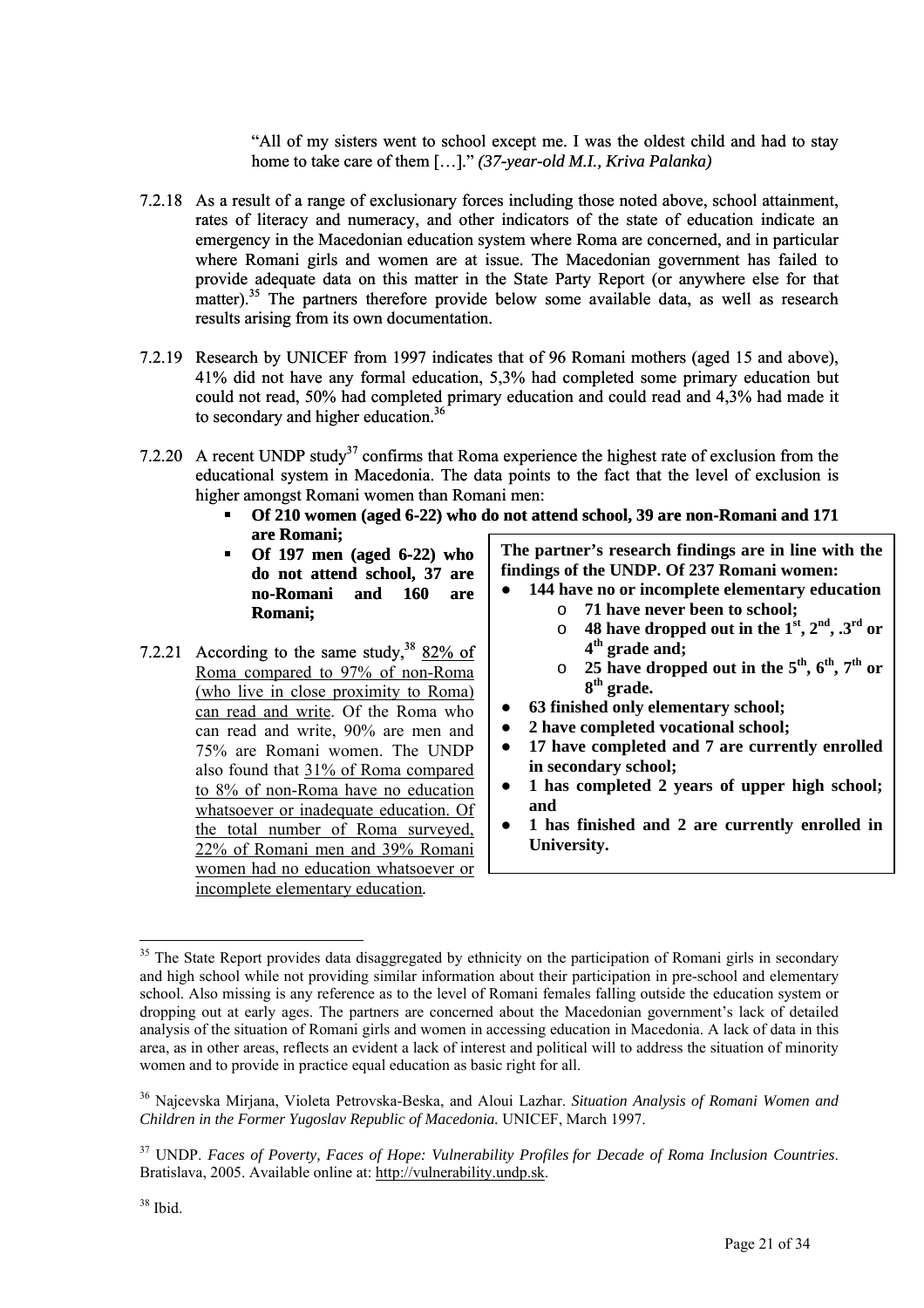- 7.2.22 The UNDP found that the main reasons cited by women for not attending school were the following:
	- 52% of Romani females reported the high costs for education (fees, transport, books etc), compared to 31% non-Romani females;
	- $2\%$  had problems with language, compared with 0% of no-Romani females;
	- 8% had married, compared to 5% of non-Romani females;
	- 4% lacked motivation, compared to 3% of non-Romani females;
	- 5% were prohibited by their parents, compared with 15% of non-Romani females; and
	- 12% did not know or refused to answer, compared to 18% of non-Romani females.
- 7.2.23 A sample of testimony by Romani women who abandoned school gathered in the course of the documentation project follows:

"I was going to school but when my grandfather died my family did not have any income. I had to leave the school and started to clean houses with my mother." *(28 year-old E.S., Skopje)* 

"I did not know how to read and write. I was ashamed and left the school in the  $5<sup>th</sup>$ grade." *(27-year-old E.S., Bitola)* 

"I finished elementary and wanted to continue in secondary school but my parents did not allow me to do so because they thought that I might find a boyfriend and get married."*(57-year-old R.I., Skopje)* 

- 7.2.24 In the partners' research, patterns of enrolment, school abandonment and education level of the children of the interviewees are very similar to that of the interviewees: Of a total of 377 children (male and female) above 6 years old, 33% are currently attending school, 42% have no or incomplete elementary education, 14% have finished elementary and less than 1% have attended secondary school.
- 7.2.25 The results of the UNDP study and the partners' research are in stark contrast to the widespread belief in Macedonian society that Roma are not motivated to study and therefore do not attend school, or that Roma, and particularly Romani females, do not attend school for cultural reasons (i.e. that education is purportedly not valued in Romani culture).
- 7.2.26 On the contrary, the reasons for the dismal situation of Romani girls and women in realising the right to education, the basis for involvement in public life, are multiple and require systematic, cross-sectoral actions by the government in order to adequately address the situation. Practices of discrimination against Romani girls in the educational system significantly influence the position of Romani girls in society. Feelings of inferiority and worthlessness instilled in a Romani girl as early as her first contact with school render it highly unlikely that all but the most accustomed to abuse will choose complete their education. This fact, in turn, determines her future position in areas of public and social life.

#### **7.3 Article 11: Romani Women and Employment**

 $\overline{a}$ 

#### ¾ **Systemic Discrimination in Employment**

7.3.1 In access to employment, a needs assessment published by the World Bank confirmed that the name, surname and ethnicity of job seekers significantly affect decisions to hire or not to hire.<sup>39</sup> In the case of Romani women, physical appearance and manner of dress constitute an additional discriminating factor.

<span id="page-21-0"></span><sup>39</sup> Lakinska, Prof Divna, Zaklina Durmis, Azbija Memedov and Ljativ Demir. *Needs assessment for the Roma Education Fund*, *Macedonia*. World Bank, November 2004, p. 20.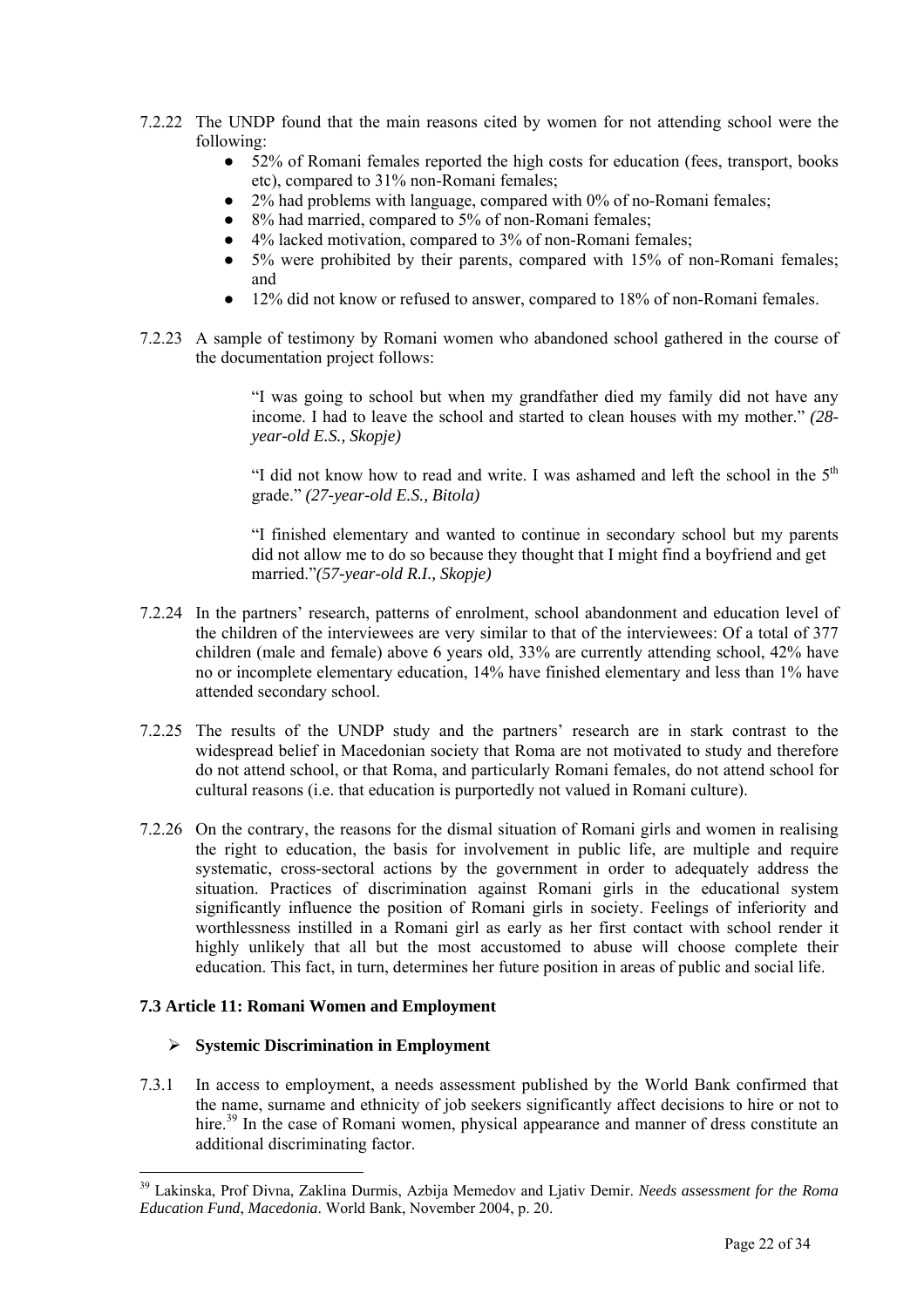- 7.3.2 A 2003 survey on the employment status of Roma in Macedonia (750 Roma were interviewed) showed that almost 50% of Roma believe they were discriminated against on the basis of their ethnicity when applying for jobs.<sup>40</sup>
- 7.3.3 While in the past year cases of discrimination against male Romani employment seekers have

been documented, such data has to date been lacking with respect to Romani women. Our research reveals patterns of intersectional discrimination against Romani women seeking work. A sample of testimony from the research database follows here:

> "[…] Lots of Romani women were applying for work in a textile factory [...]. I was among them. The manager told us: 'We don't employ Romani women because our

**Of 63 interviewees who stated that they experienced discrimination in access to employment,** 

- **27 (43%) were reportedly refused employment by business owners because "Roma are not appropriate for the job"; and**
- **22 (35%) experienced discriminatory working conditions: They reported either being forced to work longer hours than non-Roma or being transferred to other positions with lower salaries and possibilities for career advancement.**

employees do not want to work with Roma [...].'" *(30-year-old J.A., Prilep)* 

"I went with seven other Romani women to apply for seasonal work […]. When the manager saw us he said, 'You Gypsies always seek work here but the positions have been filled – go home […].'" *(26-year-old V.A., Prilep)* 

"When I applied for work at a private tobacco factory, the manager told me, 'We do not hire Gypsies'". *(41-year-old A.F., Prilep)* 

"I went to ask for any kind of work in a local factory […] a worker there told me, 'Gypsies are not allowed to work here […]. You are the biggest thieves in the world and you need to be put in a gas chamber.**'"** *(27-year-old, R.J. Stip)*

"Several months ago I applied for cleaning work in a medical centre in Stip […]. They told me, 'Why have you come here? We've become a place for gathering Roma [...] When we enter the building, we always see ugly Gypsy faces.'" *(19-year-old M.J., Stip,)* 

"When I asked for a job, the owner of a private food store expelled me from his office and said, 'You will infect the food here and all of the people who will buy our products could get sick […].'" *(24-year-old S.R., Stip)*

"I was working as a mechanical worker in a tobacco factory for 10 years […] My boss did not like Gypsies and he placed all us Roma in another department with much more and harder work and with lower salaries […] I complained but without any success. I had to work and couldn't resign […]." *(49-year-old B.M., Prilep)*

7.3.4 The impact of these systemic exclusionary forces, underpinned by racism and combined with the failures of the Macedonian government in the field of education noted in the section

<span id="page-22-0"></span> $40$  Ibid, pp. 20-21.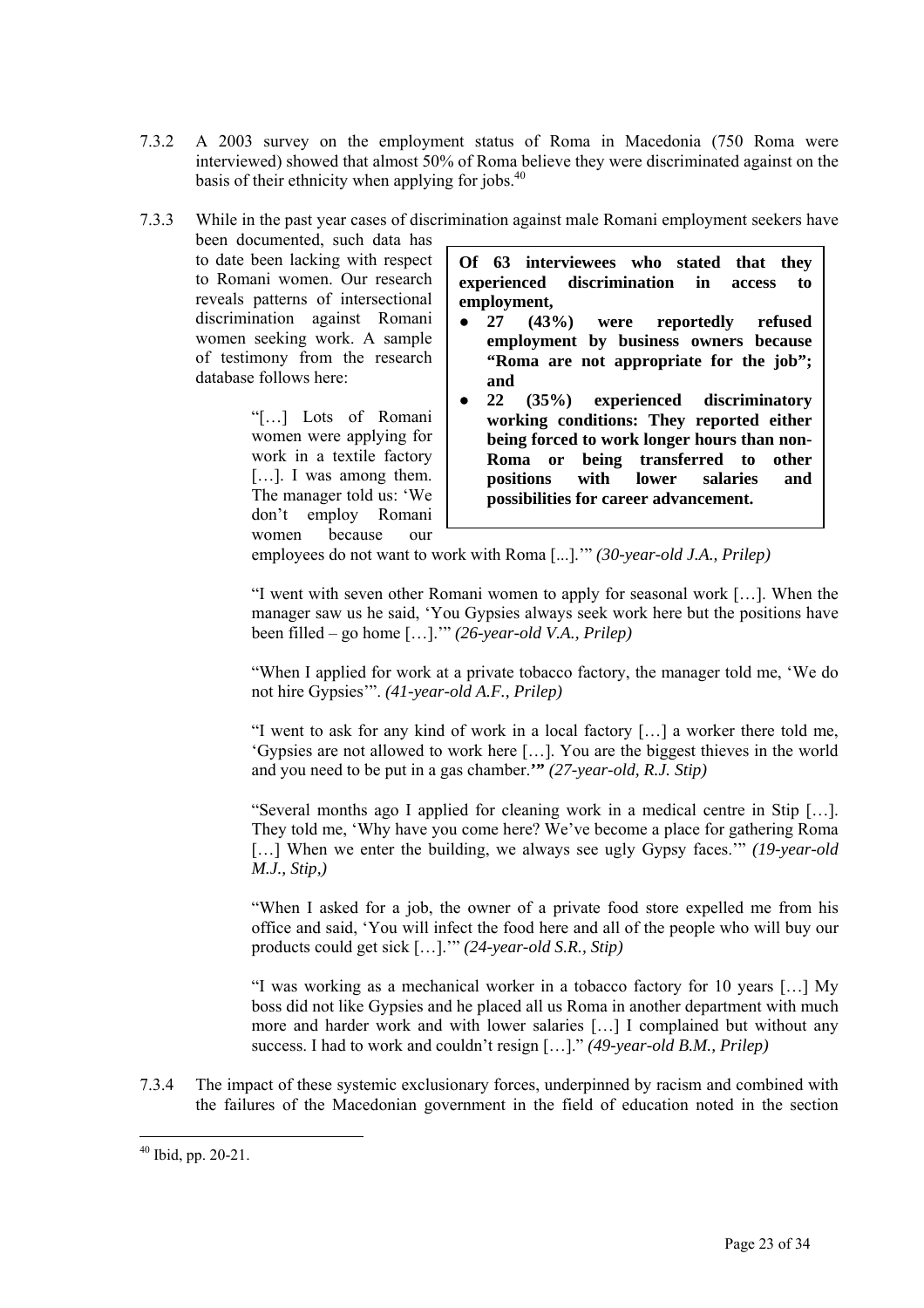preceding, result in massive unemployment in the Romani community, and in particular amongst Romani women. These matters have not yet been adequately addressed by government policy, and indeed, in its report to the Committee, the government appears intent on downplaying them.

- 7.3.5 In its report to the Committee, the Macedonian government states, at pages 86-87 that the unemployment rate for women in Macedonia is 32%. However, research undertaken by the partners, as well as studies published by intergovernmental organisations indicates that the extent of unemployment amongst the Romani female population of Macedonia is much greater than the 32% unemployment rate noted by the Government in its Report.
- 7.3.6 Indeed, at pages 8 and 9 of the State Report, according to statistics by the State Office of Statistics, as recently as 2000, 76% (9,776 of 13,364) of the Romani workforce was unemployed, while 80% (3,868 of 4,821) of Romani female workforce was unemployed. This is more than double the unemployment rate for women in Macedonia noted at page 86-87 in the discussion of Article 11 issues. Additionally, for all other ethnic groups aside from ethnic Albanian women in Macedonia, the level of employment was greater than the level of unemployment.
- 7.3.7 The lack of reference to any programmes to address the exceedingly high level of unemployment of Romani women, or Albanian women, in this section of the Government's Report is very worrying.
- 7.3.8 According to a needs assessment published by the World Bank in 2004, of a total number of persons registered as unemployed in 2000, 247.304 persons (67,7%) were ethnic Macedonian, 71.974 (19,7%) were Albanian, 14.647 (4,0%) were Turkish, 15.464 (4,2%) were Romani, 3.849 (1,1%) were Serb, while the other 11.973 (3,3%) belong to other ethnic groups in Macedonia.<sup>41</sup>
- **7.3.9 Research undertaken by the partners indicates that, of 202 Romani women aged 18-54:** 
	- **98 (51%) are unemployed;**

- **16 (8%) are employed in State institutions, 12 as cleaners and 4 as machine workers in state-owned factories (with social benefits);**
- **11 (5%) are employed in private firms (without social benefits);**
- **8 (4%) are self employed with social benefits;**
- **69 (34%) work on the black market (without any form of security);**
- 7.3.10 Our research findings are broadly consistent with existing studies in this area. For example, a 1997 survey by UNICEF of 96 Romani mothers in 8 Macedonian cities found that 97.7% of women were not engaged in any income generating activity. Of the remaining 7 women (or 2.3%) who had jobs, two were involved in salaried work, three were employed as household servants and two were engaged in trade on the black market.<sup>42</sup>
- 7.3.11 UNDP research from 2005 indicates that 74% of Roma and 50% of non-Roma have never been employed in Macedonia. Data specific to Roma states that 65% of Romani men and 83% of Romani women had never been employed.<sup>43</sup>

<span id="page-23-0"></span><sup>41</sup> Lakinska, Prof Divna, Zaklina Durmis, Azbija Memedov and Ljativ Demir. *Needs assessment for the Roma Education Fund*, Macedonia. World Bank, November 2004.

<span id="page-23-1"></span><sup>42</sup> Najcevska Mirjana, Violeta Petrovska-Beska, and Aloui Lazhar. *Situation Analysis of Romani Women and Children in the Former Yugoslav Republic of Macedonia.* UNICEF, March 1997.

<span id="page-23-2"></span><sup>43</sup> UNDP. *Faces of Poverty, Faces of Hope: Vulnerability Profiles for Decade of Roma Inclusion Countries*. Bratislava, 2005. Available online at: [http://vulnerability.undp.sk.](http://vulnerability.undp.sk/)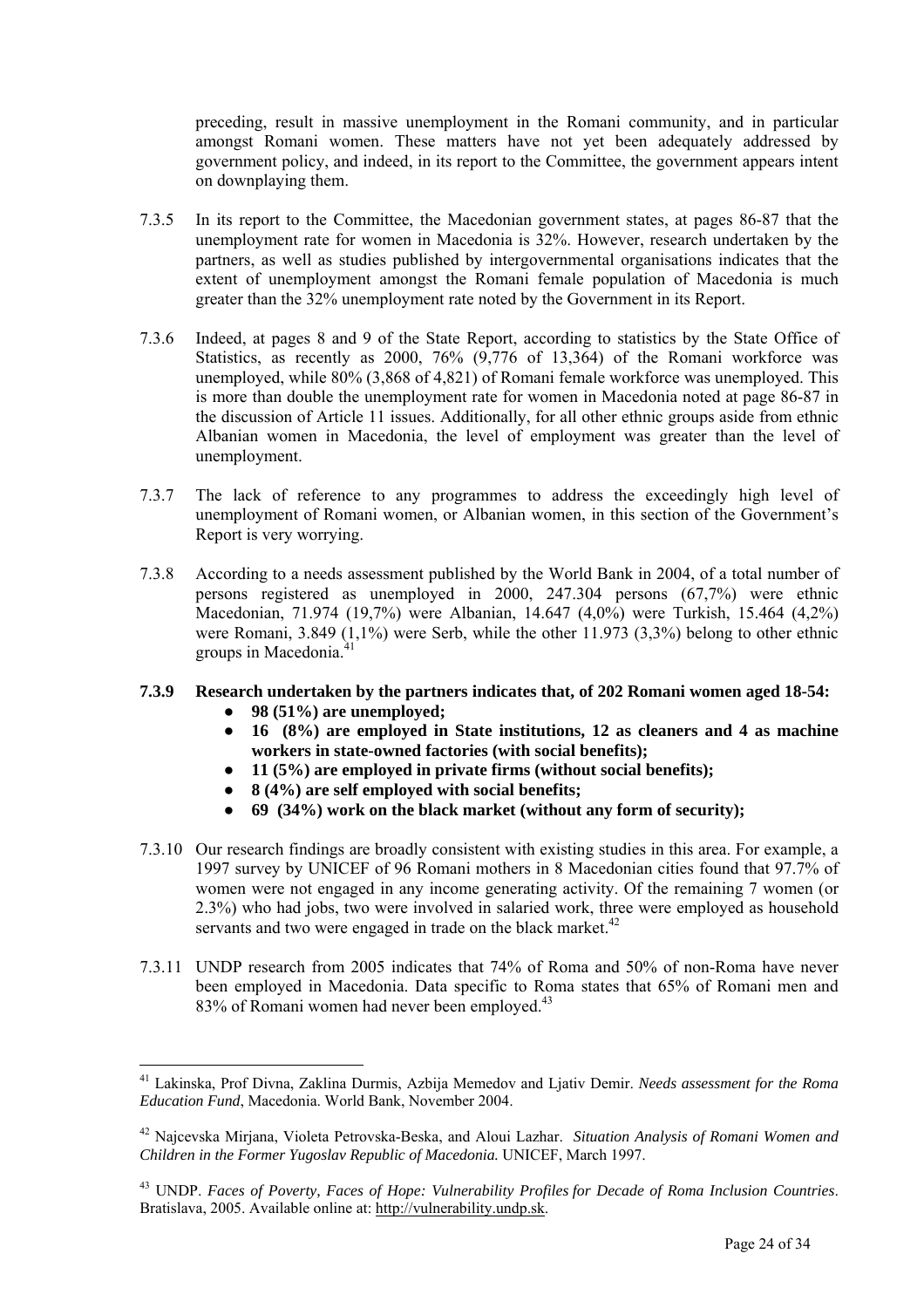- 7.3.12 According to a letter from the Ministry of Finance to the Roma Centre of Skopje dated July 1, 2005, there are 71,018 persons employed in the public administration in Macedonia of which 31.069 are women. According to the same letter, of the total number of employed women in public administration, only 183 are Romani women (or  $0.6\%$ ).<sup>44</sup> Most Romani women employed by the State are in low-level positions earning low wages, but with social benefits.
- 7.3.13 While 51% of the Romani women interviewed during the course of the partner's research are not employed, 76% of those Romani women earning some form of income work on the black market and do not enjoy the benefits associated with formal employment such as a secure labour contract, decent working conditions and social security benefits. No government programmes exist to formalise activities undertaken by some Roma – such as informal recycling of metals and other resources via gathering at dump sites – to recognise this as legitimate work benefiting society, and to provide persons undertaking such activities with a decent wage and the benefits to which persons integrated in the mainstream workforce are entitled.
- 7.3.14 Failures of inclusion in the world of formal work have pernicious effects outside the field of employment. For example, of seven women aged 55-65, only 3 stated that they receive a pension.

# **7.4 Article 12: Romani Women and Health Care**

 $\overline{a}$ 

#### ¾ **Systemic Discrimination in Access to Health Care**

- 7.4.1 The Macedonian government states, at page 101 of its Report that, "the health care system in Macedonia is well founded in terms of protection of the right to health. The system is being reformed, regarding the legislation and practice in the direction of achieving improved meeting of the population's health needs, particularly the vulnerable groups."
- 7.4.2 The partners' research, as well as other research undertaken in recent years in Macedonia, indicates that, where Romani women are concerned, these claims are overly optimistic at best. For instance, the 1998 ERRC Country Report "A Pleasant Fiction: The Human Rights Situation of Roma in Macedonia" includes testimonies of Romani men and women claiming that medical professionals treat Romani patients less favourably than non-Roma as a result of discrimination.<sup>45</sup>
- 7.4.3 **Our research is consistent with the results of this previous research: Of 113 interviewees who reported having experienced discrimination in access to health care, 65 described mistreatment and insults from doctors, while 48 described such treatment by other medical personnel, including nurses and cleaners.**
- 7.4.4 In the course of the current research, racial discrimination in access to health care and other failures of the medical system to provide basic care with dignity were documented extensively in Kumanovo, Bitola, Stip and Prilep, where Roma comprise the largest ethnic minority. A sample of testimony by women interviewed in the course of the documentation project follows here:

"When I gave birth to my (only) child, the medical personnel insulted me entire the time, saying, 'You Gypsies have too many children and your breath smells from hunger.'" *(15-year-old M.T., Stip*)

<span id="page-24-0"></span><sup>44</sup> Official letter from the Macedonian Ministry of Finance to the Roma Centre of Skopje, July 1, 2005.

<span id="page-24-1"></span><sup>45</sup> European Roma Rights Centre. *A Pleasant Fiction: The Human Rights Situation of Roma in Macedonia*. Budapest, 1998. Available online at: [http://www.errc.org/db/00/11/m00000011.pdf.](http://www.errc.org/db/00/11/m00000011.pdf)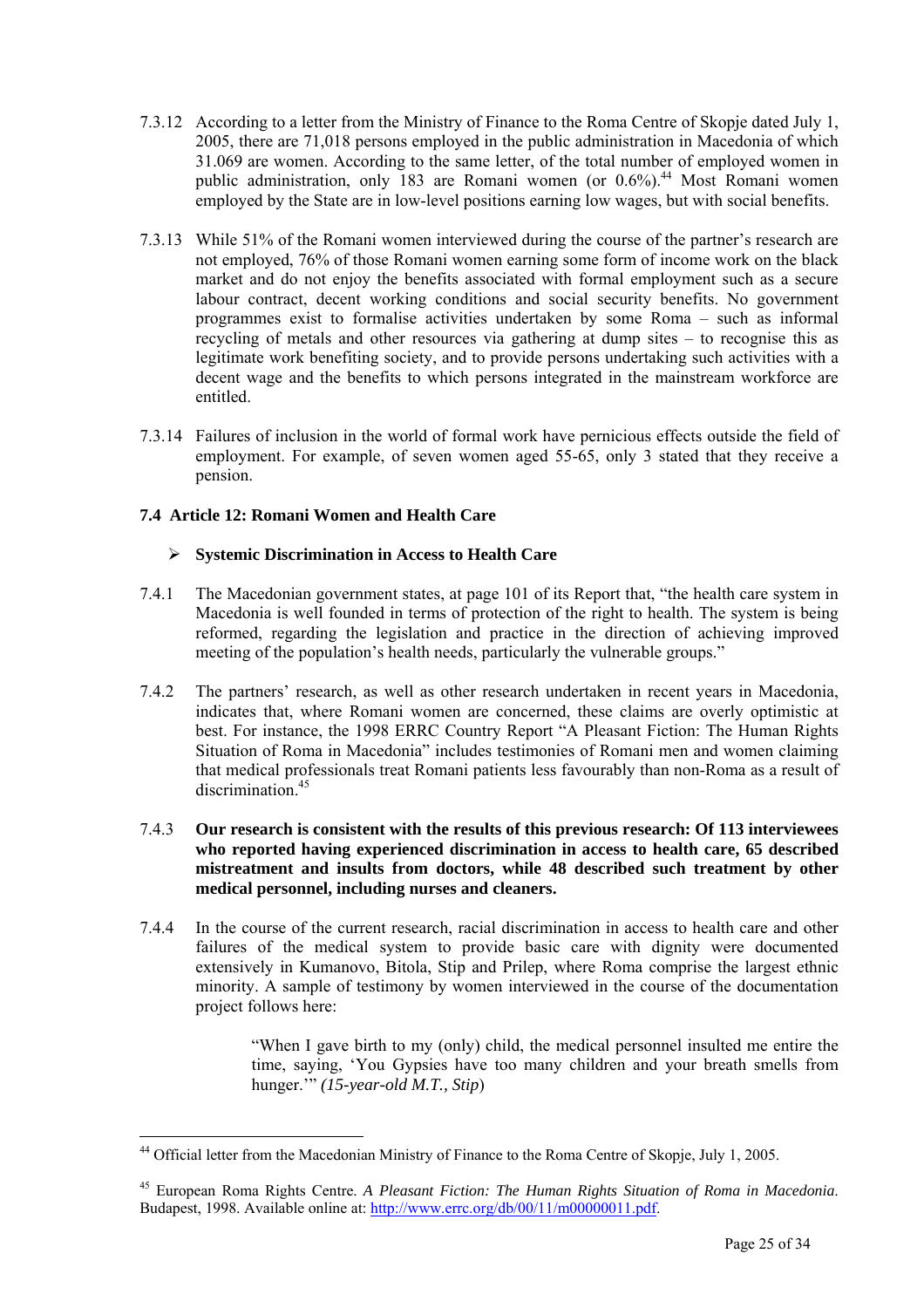"I had a high fever and low blood pressure. I went to a doctor and he told me, 'You Gypsies are very strong and resistant to illnesses. How could you come here with just with a high temperature?'" *(40-year-old, S.S., Stip)* 

"I was the only Romani person in the hospital room. The medical personnel regularly changed the sheets of the other but not mine. When I complained, they told me that I don't have clean sheets at home and I sleep on the floor. Therefore, I'm not allowed to ask for more that I deserve." *(27-year-old I.A., Kumanovo)* 

"Four years ago I had a very hard pregnancy. One night I had strong pains and went to the hospital where I was admitted. That night the pain was severe but no one came to help me. I asked the nurse to give me some medicine to ease my pains but she said that I complain too much. That night I miscarried." *(30-year-old F.A, Kumanovo)* 

- 7.4.5 In addition, a number of Romani women in Macedonia are not eligible at all for stateprovided medical insurance, because (i) they lack Macedonian citizenship, (ii) because they do not qualify for state medical insurance because they are listed neither as employed nor as officially unemployed, a pre-condition for inclusion in the state-provided medical insurance protection system; (iii) because they have not managed to keep their medical insurance booklets updated through regular procurement of relevant stamps; or (iv) for other arbitrary reasons.
- 7.4.6 A 2000 report published by UNICEF found that of 3,122 interviewed Romani families, 574 (18,39%) did not have health insurance while 2,421 (77,55%) were covered. Of those families with coverage, 127 (4,07%) families had only partial health coverage (only some of the family members, predominantly children and elderly).<sup>46</sup> According to a  $2005$  UNDP study, of 1,836 Romani and 1,399 non-Romani respondents, 204 (11.1%) Romani women and 198 (10.7%) men were denied medical service due to lack of proper documents, compared to 63 (4.5%) female and 61 (4.4%) male non-Roma living in close proximity to Roma.
- 7.4.7 The partners documented 22 Romani women who did not have any form of state health insurance. Seven of these women did not have citizenship; the basic requirement for all state benefits. Twenty-six-year-old M.K. from Stip told researchers working on the partners' documentation project, "I do not have health insurance and I have to pay for all medication. I go to a doctor only when my children are very sick. I don't have money and save just for them  $[...]$ "
- 7.4.8 Numerous women who received health insurance through their husband had separated from their spouse some time earlier and, at the time of the interview, were without health insurance because they were not eligible for registration with the State Employment Bureau via which state-sponsored medical insurance is administered. In order to register, a person must have completed at minimum a primary education. While contradictory, although this provision is applied in practice, "the educational criteria" is not present in Macedonian legislation concerning employment or health care.
- 7.4.9 The above complex of issues (exclusion from coverage under the state-sponsored medical insurance system, combined with racial animosity among medical practitioners and other persons working in the health care system) results in degrading treatment of Romani women in the provision of health care in Macedonia. For example, in one case documented under the current research, in October 1999, a 17-year-old Romani girl delivered her baby in the hospital without medical assistance because she did not possess health insurance and did not

<span id="page-25-0"></span><sup>46</sup> Lakinska Prof Divna. *Vulnerability of Romani children in the Municipality of Suto Orizari.* UNICEF and World Bank. Skopje, 2000.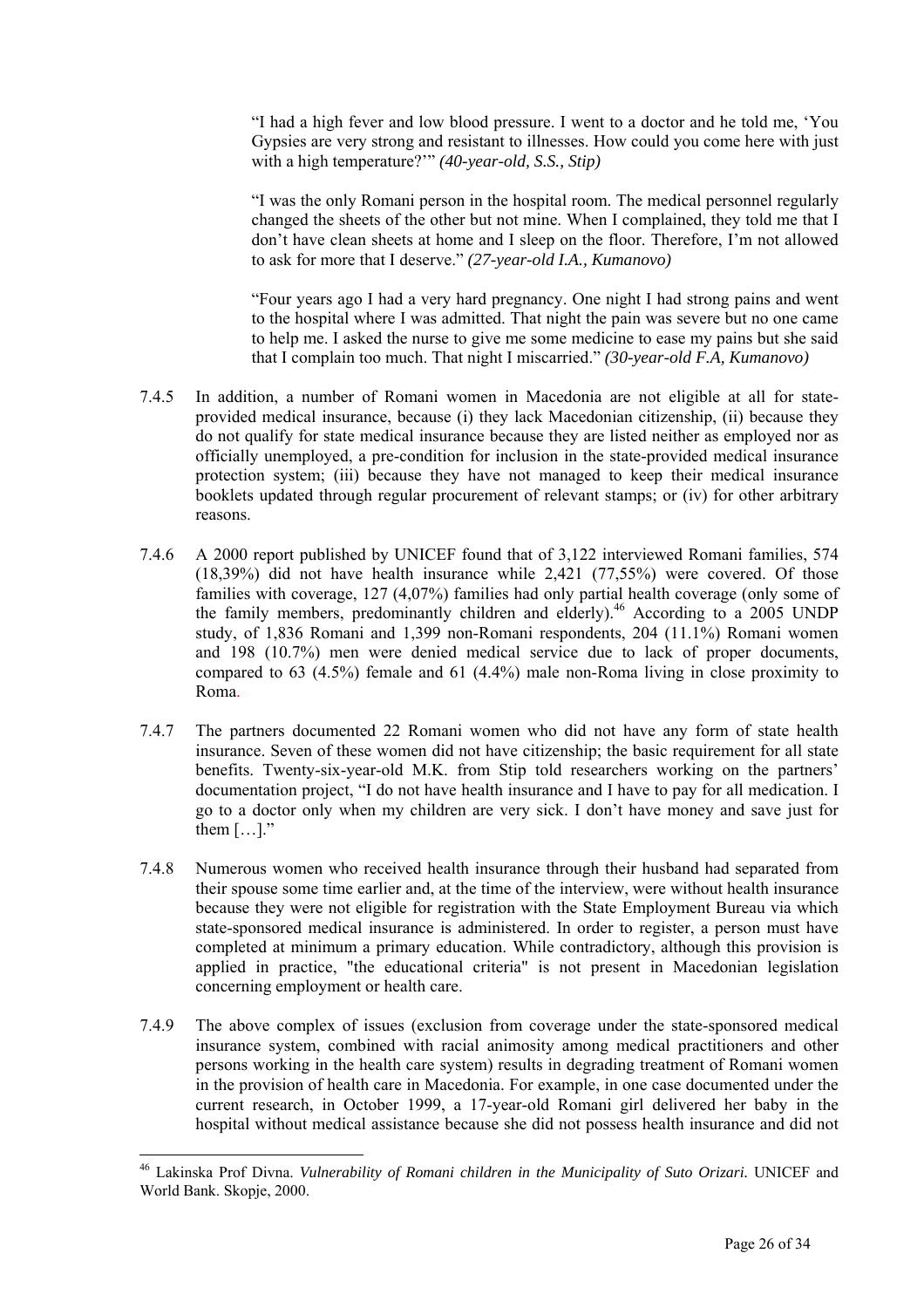have any money. The hospital administrator reportedly refused to admit her to the hospital or to call a doctor. After two hours of pleading, the young Romani women delivered her child at the hospital's reception desk.<sup>[47](#page-26-0)</sup>

- 7.4.10 As a result of the foregoing, there are serious indications that many Romani women seek medical help only when they are very sick or when they give birth. A significant number of our interviewees reported that they did not trust doctors and that they believed all doctors treat Roma differently than non-Roma. Several women indicated to the partners that they reported the mistreatment to higher-level official/s in the medical institutions or to the police. Reportedly, the strongest punishment that doctors or medical personnel have received was a "warning not to repeat the mistake".
- 7.4.11 The partners are deeply concerned by the common practice amongst interviewees of visiting a doctor only when seriously ill due to a reported lack of financial means and of trust in medical personnel:

"I don't trust doctors. They do not like poor people and I don't go no matter how sick I am. I have only been in a hospital to give birth to my child." *(29-year-old S.Z., Skopje)* 

"My baby died because the doctors did not take care of him. Since then I haven't gone to a doctor." *(48-year-old A.M., Skopje)* 

7.4.12 During interviews with the Romani women interviewed by the partners, shame was also noted as a reason for rarely undertaking regular gynaecological exams:

> "Since my last delivery I have not gone to a doctor […]." *(35-year-old R.A., Kumanovo)*

> "I am a widow. I do not go to a gynaecologist because I'm ashamed of what people may think about me. I have not gone for a check up for 20 years." *(48-year-old G.M., Kumanovo)*

However, 95% of the Romani mothers interviewed noted that they had gynaecological checkups when pregnant

#### ¾ **Other Factors Contributing to the Exclusion of Romani Women from Health Care**

- 7.4.13 In addition to direct discrimination, systemic exclusion and the legacies of such exclusion, a number of forces also have serious detrimental impact on the ability of Romani women and girls to realise the right to the highest attainable standards of physical and mental health.
- 7.4.14 At page 100 of its Report, the government notes that the Macedonian Academy of Arts and Sciences is working towards a long term strategy for the development of the health system, focusing on the following: "Interdisciplinary approach; Inter-sectoral approach; International collaboration; Inclusion of the Non-governmental sector; and the Development of local initiatives." The partners note the omission of specific reference to ethnic considerations in the strategic priorities, which, as indicated above, greatly impact the ability of Romani women to access health care. The partners are concerned about the apparently unchanging health status of Romani women in Macedonia as a result of their difficult access to the health system and their health conditions which are closely related to their housing and economic situation.

<span id="page-26-0"></span><sup>47</sup> Lakinska, Prof Divna, Zaklina Durmis, Azbija Memedov and Ljativ Demir. *Needs assessment for the Roma Education Fund*, Macedonia. World Bank, November 2004, p. 25.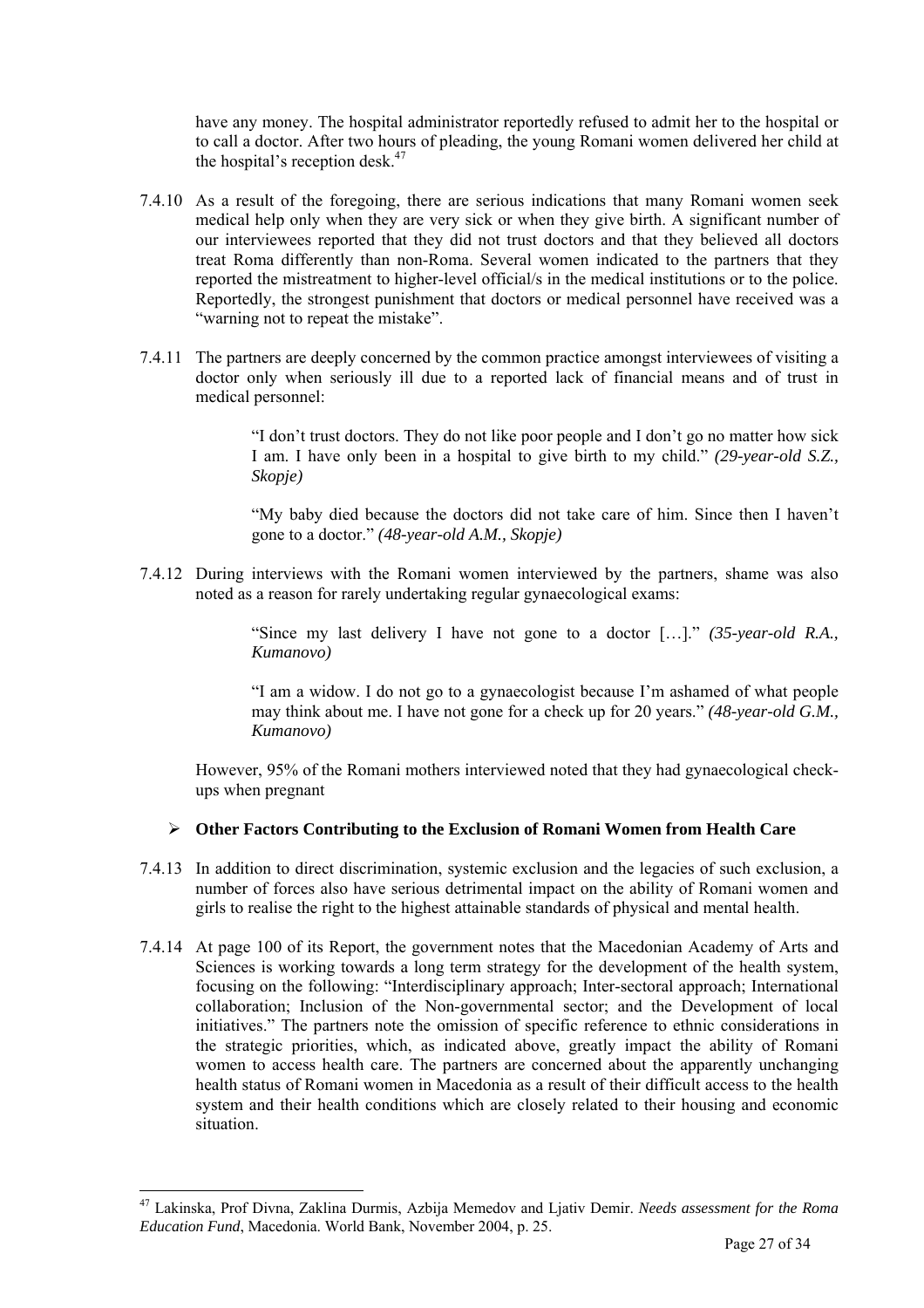- 7.4.15 Research conducted by the partners indicates that poverty, dysfunctional family relations and substandard housing conditions are amongst the main reasons for the 63% of the interviewed Romani women who suffer from one or several illnesses. Two percent of interviewed women could not state whether or not they were in good health. The most common illnesses suffered by Romani women in Macedonia include:
	- 16% have heart problems;

 $\overline{a}$ 

- $\blacksquare$  17% have problems with blood pressure;
- 20% have nerve-related pain;
- 11% have bronchitis, asthma and similar related respiratory illnesses;
- 2% have different kind of allergies;
- 2% suffer from tuberculosis; and
- 33% have other illnesses (most common are hepatitis, gynaecological problems, arthritis and anaemia).<sup>[48](#page-27-0)</sup>
- 7.4.16 The substandard living conditions faced by Romani women often lead to the transmission of communicable diseases that disproportionately affect Romani children. Research conducted by the partners revealed that of 237 interviewed Romani women, only 13 (around 6%) possess property titles. Almost half of the women live in substandard housing conditions: Improvised houses without sanitation, infrastructure and very often without water and electricity.
- 7.4.17 A number of Romani women interviewed during the course of documentation toward this submission similarly reported failing to access health care because of being forced to pay for medical services on their own:

"I have heart problems as well as several other illnesses. I was saving money to have some exams done but it is very hard because we earn only 1,000 Macedonian denars (15 EUR) in social assistance from the state per month. […] I don't know when I will be able to save the money […]." *(23-year-old M.S., Kriva Palanka)*

"In 2004, my baby was born prematurely in the  $7<sup>th</sup>$  month of pregnancy and had to stay in an incubator for 2 months. On the second day, the doctor told me that I had to leave with my baby because I didn't have money to pay for the hospital costs. They discharged my baby, who died a few hours later in my home." *(18-year-old B.K, Stip)* 

**7.4.18 In addition to the foregoing, most of the 215 Romani female respondents who have access to state health care reported facing serious problems in affording the required participation fee for almost all medical exams, hospitalisations and, especially, medication.** Sample testimony from the project database follows:

> "I always have difficulties buying the medication doctors prescribe me because they are not covered by social insurance. […] I buy medicine only when my children are sick. I also had to have an abortion and for that I had to borrow money which I am still repaying […]." *(36-year-old M.Z., Kratovo)*

> "I have high blood pressure and meningitis. I don't go to a doctor because I don't have money to pay for medication. My insurance does not cover all the expenses." *(37-year-old M.I., Skopje)*

<span id="page-27-0"></span><sup>48</sup> According to the UNDP, 23% of non-Roma compared to 29% of Roma (27% of Romani men and 31% of Romani women) suffer from chronic illness. See: UNDP. *Faces of Poverty, Faces of Hop:. Vulnerability Profiles for Decade of Roma Inclusion Countries*. Bratislava, 2005. Available online at: [http://vulnerability.undp.sk.](http://vulnerability.undp.sk/)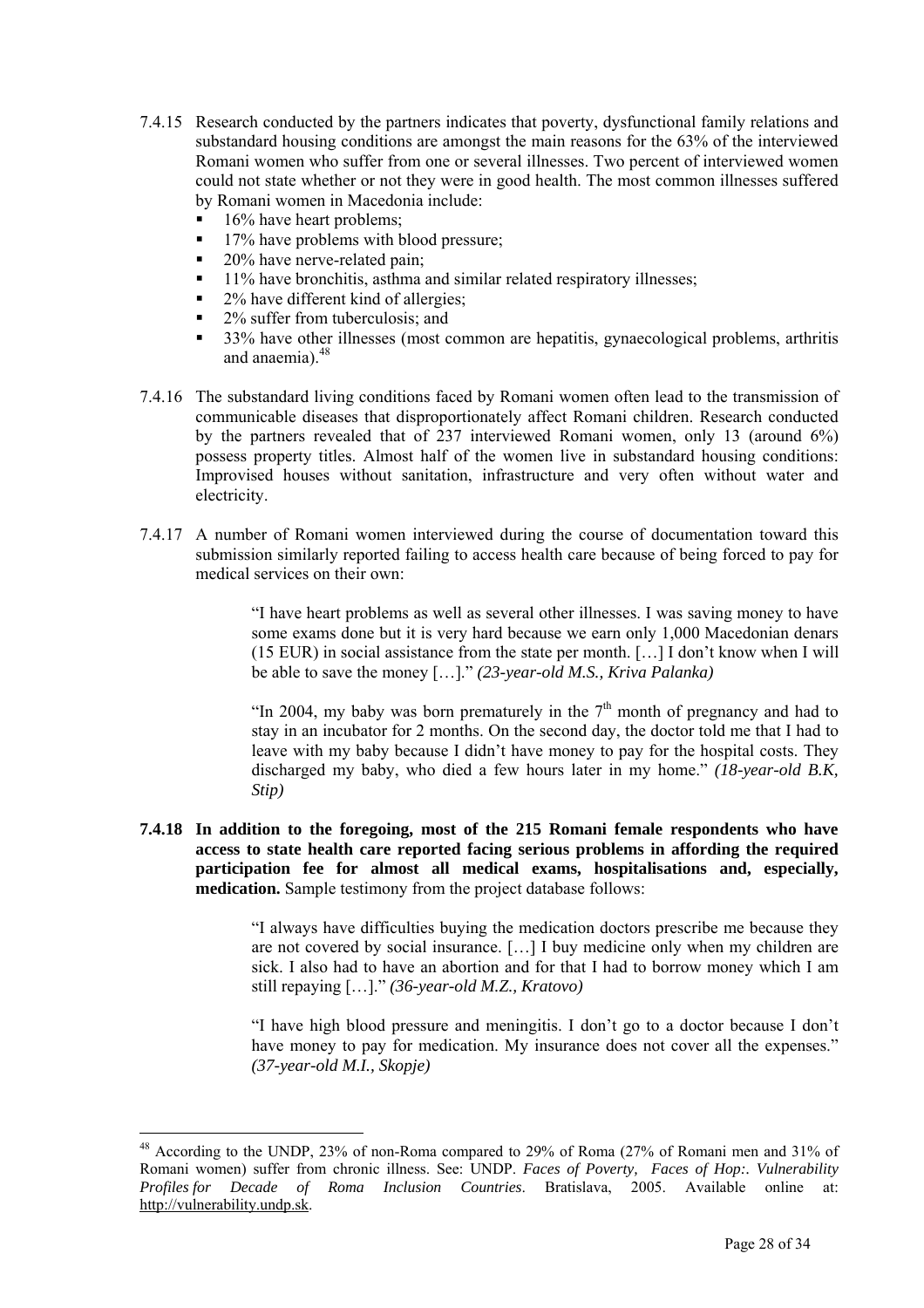7.4.19 Finally, for reasons made significantly more complex as a result of the issues above, there are indications that major public health risks are going unaddressed in Romani communities. For example, in April 2005, the ERRC interviewed Ms R.P., a 25-year-old Romani woman, in the Suto Orizari municipality of Skopje who had been diagnosed the previous December with tuberculosis. Two of the 5 children in her care<sup>49</sup> had also been diagnosed with tuberculosis in December 2004. She had not yet taken the other children in her care for medical examination because "they are not coughing too much yet." Ms R.P. was not receiving any treatment as of the date of the interview (April 2, 2005), and it was unclear whether she could be admitted for treatment in Skopje's tuberculosis treatment facility in the Vodno neighbourhood, because her medical insurance booklet had not been updated since Autumn 2004. A nurse at a walk-in clinic in Suto Orizari told the ERRC that there was no major risk of a tuberculosis epidemic in Suto Orizari. However, she wore a mask throughout the interview (which took place in the presence of Ms R.P.), and at several points during the interview left the building, apparently for fresh air and in evident fear of contracting some form of contagious disease.

**8. Appendices**

<span id="page-28-0"></span><sup>&</sup>lt;sup>49</sup> Ms R.P. was at the time caring for a one-and-a-half-year-old son, three of her half-sisters, and the son of one of the half-sisters.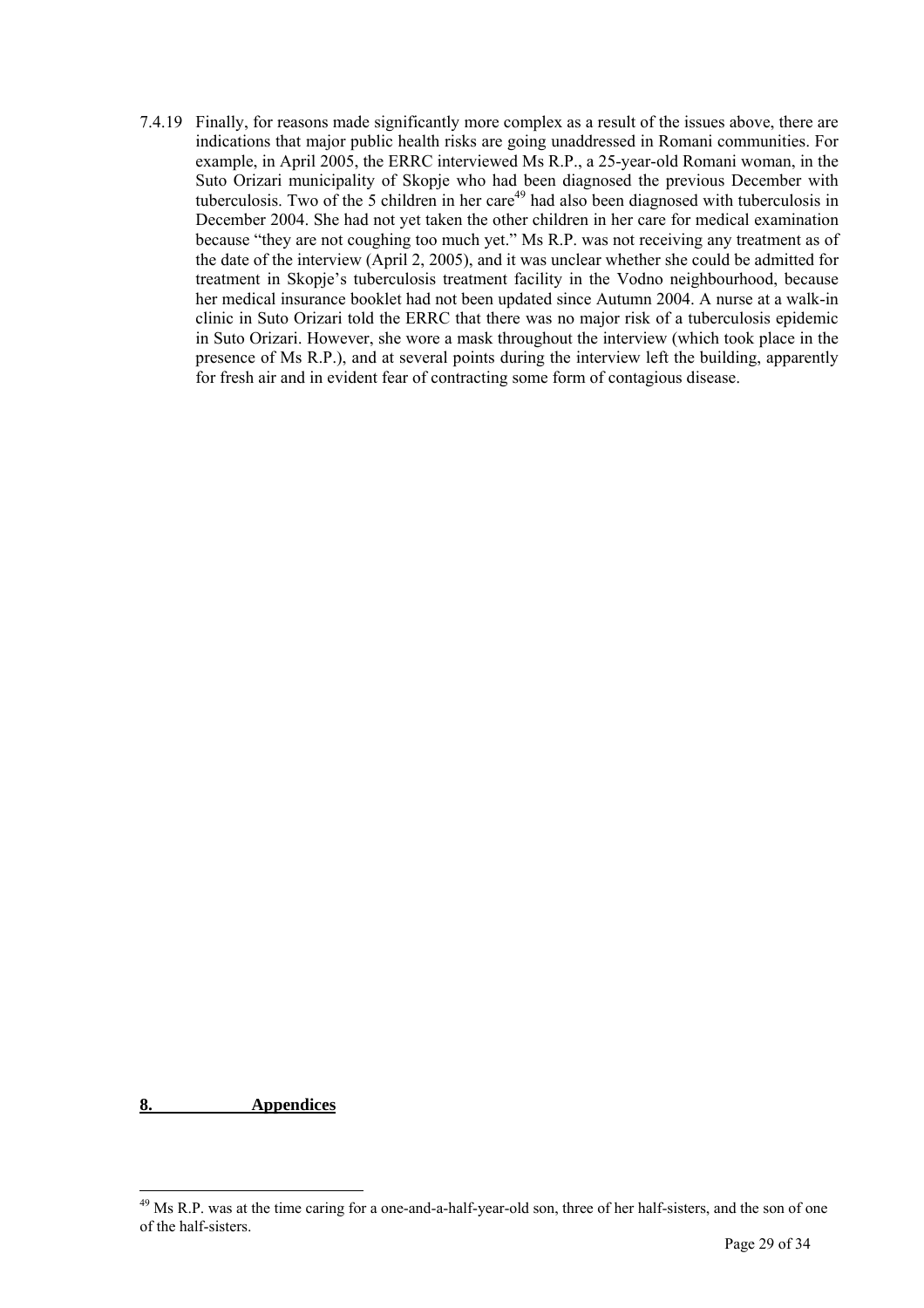

**Educational Status** ■29.96%  $\Box$  10.55%  $\Box$  20.25% □ 26.58% ■ 0.84% 7.17%  $0.42%$  $\Box$  0.42% ■2.95%  $\blacksquare$  0.84% Have never been to school Dropped out in grade 1, 2, 3 or 4 □ Dropped out in grade 5, 6, 7 or 8 Have finished elementary school Finished Vocational school Finished high school Have completed 2 years of upper high school **Finished University** Are currently in high school Are currently in University

8.1 Appendix 1: Graphical Presentation of Key Information Related to Romani Women in Macedonia<sup>50</sup>

<span id="page-29-0"></span> $\overline{a}$ Page 30 of 34  $50$  Graphs formed on the basis of the partners' research results. Unless otherwise stated, the sample size is 237.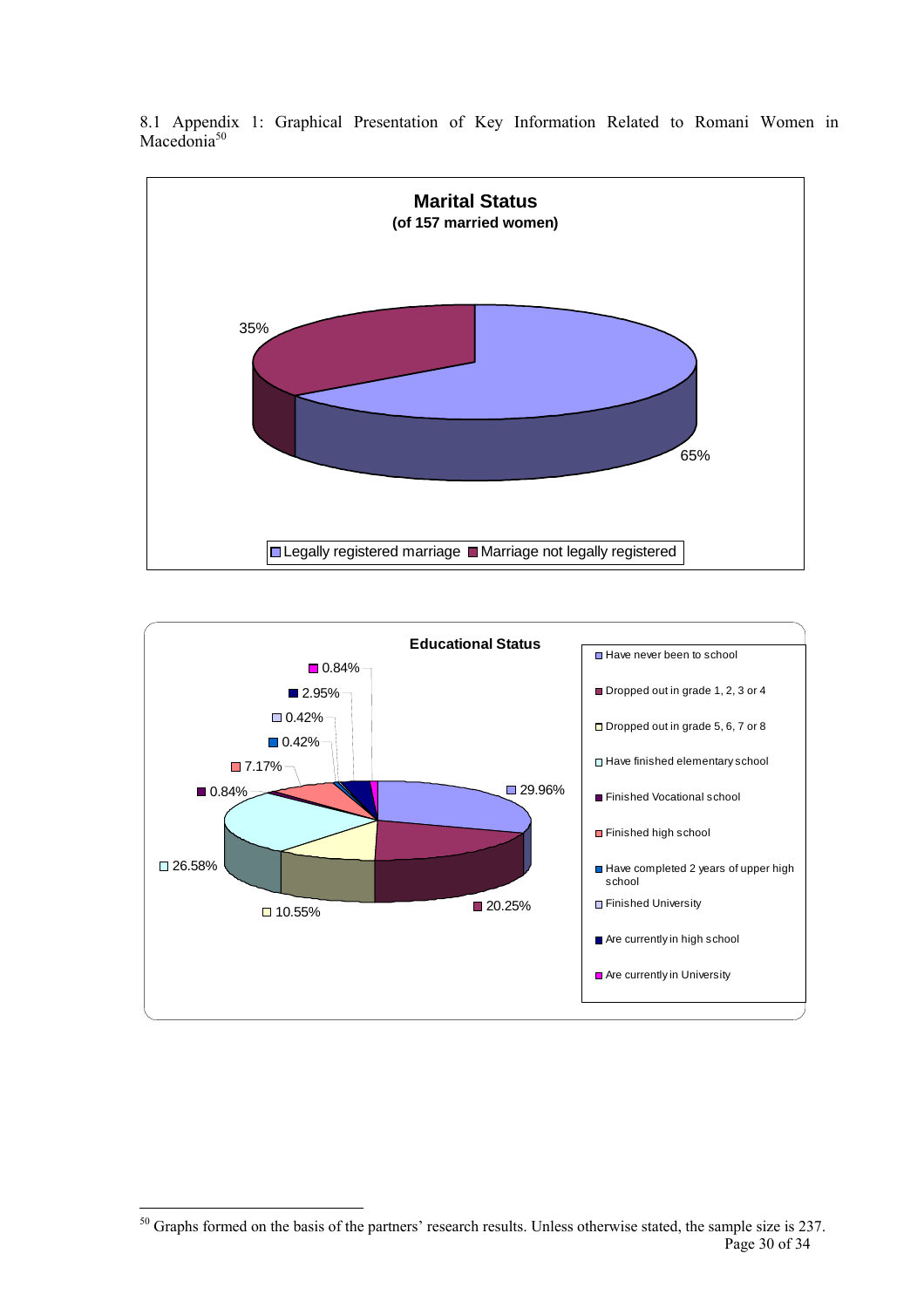

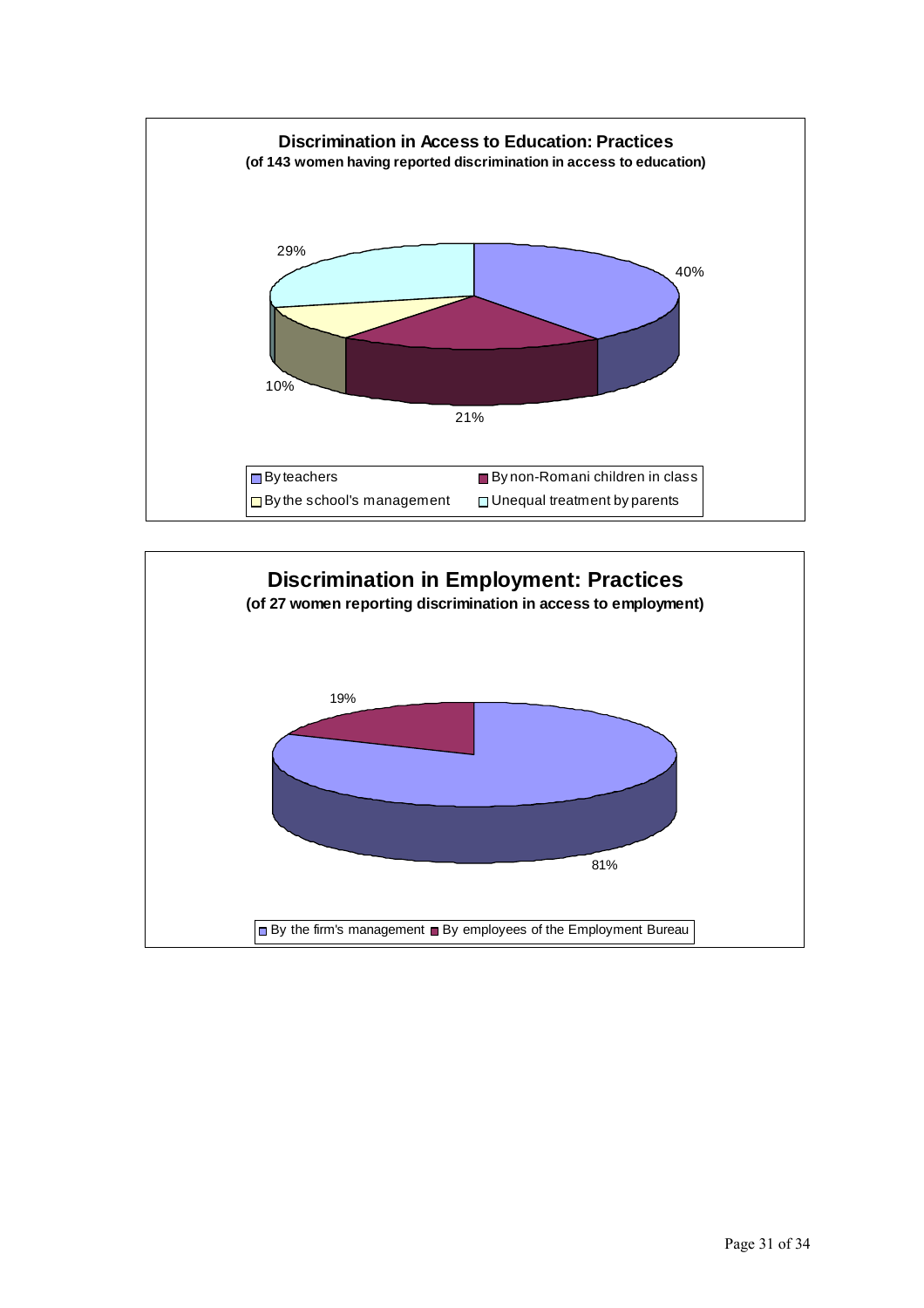



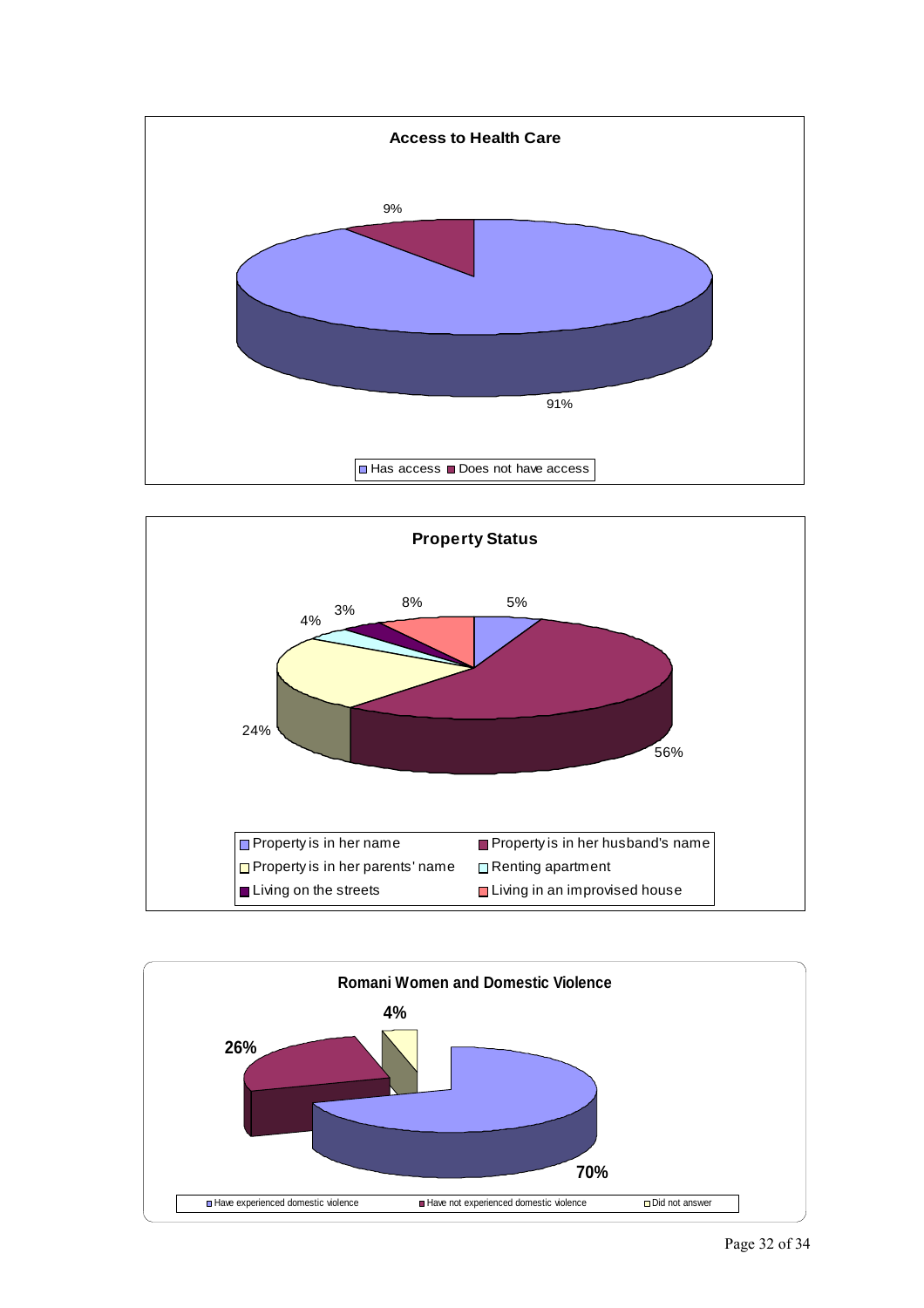8.2 Appendix 2

#### **References**

Literature:

Akermark, Athanasia Spiliopoulou. *Human Rights of Minority Women, A Manual of International Law.* Aland Islands Peace Institute. Finland, 2000.

European Roma Rights Centre. *A Pleasant fiction:* The *Human Rights Situation of Roma in Macedonia*. Budapest, 1998. Available online at: http://lists.errc.org/publications/reports/macedonia.pdf.

ESE. *Summarized findings from the Shadow Report on Women in Macedonia*. Skopje, October 2005. Available online at: www.esem.org.mk.

Former Yugoslav Republic of Macedonia. Combined initial, second and third periodic report to the Committee on the Elimination of Discrimination against Women. Available online at: http://daccessdds.un.org/doc/UNDOC/GEN/N04/463/31/IMG/N0446331.pdf?OpenElement.

Friedman, Eben. *Integration of the Roma in Slovakia and Macedonia.* Macedonian Centre for International Cooperation. Skopje, 2005.

Friedman, Eben. *Political Integration of the Roma Minority in Post-communistic Macedonia*. Southeast European Politics. November 2002

International Helsinki Federation for Human Rights*. Women 2000 - An Investigation into the Status of Women's Rights in Central and South – Eastern Europe and the Newly Independent States.*  Vienna, July 2000.

Lakinska Divna. *Vulnerability of Romani children in the Municipality of Suto Orizari.* UNICEF and World Bank. Skopje, 2000.

Lakinska Prof Divna, Durmis Zaklina, Memedova Azbija and Demir Ljativ. *Needs assessment for the Roma Education Fund, Macedonia*. Skopje, November 2004. Available online at: <http://lnweb18.worldbank.org/ECA/ECSHD.nsf/ECADocByUnid/08D46484E7EE>2 BF1C1256F80003CB3BD/\$FILE/NAReportFinal%201129%20Macedonia.pdf.

LULUDI Roma Women and Youth Organization. *Research Analysis Report "You should say NO"*. Skopje, 2004.

Najcevska Mirjana, Violeta Petrovska-Beska, and Aloui Lazhar. *Situation Analysis of Romani Women and Children in the Former Yugoslav Republic of Macedonia. U*NICEF, March 1997.

OSCE/ODIHR Election Observation Mission. *Final Report*. Skopje, June *2005.* Available online at*:*  http://www.osce.org/item/15221.html.

OSI NWP Roma Women's Initiative. Excerpted presentations from the July 2003 Romani Women's Forum. Available online at: [www.romawomensinitiatives.org](http://www.romawomensinitiatives.org/)

State Statistical Office of the Republic of Macedonia. *Statistical Yearbook of the R. of Macedonia*. Skopje, 2003.

United Nations Development Programme (UNDP). *Faces of Poverty, Faces of Hope: Vulnerability Profiles for Decade of Roma Inclusion Countries.* Bratislava, 2005. Available online at: [http://vulnerability.undp.sk.](http://vulnerability.undp.sk/)

UNDP. *National Report on Human Development in 2004 – Macedonia, Decentralization for Human Development.* Skopje, 2004.